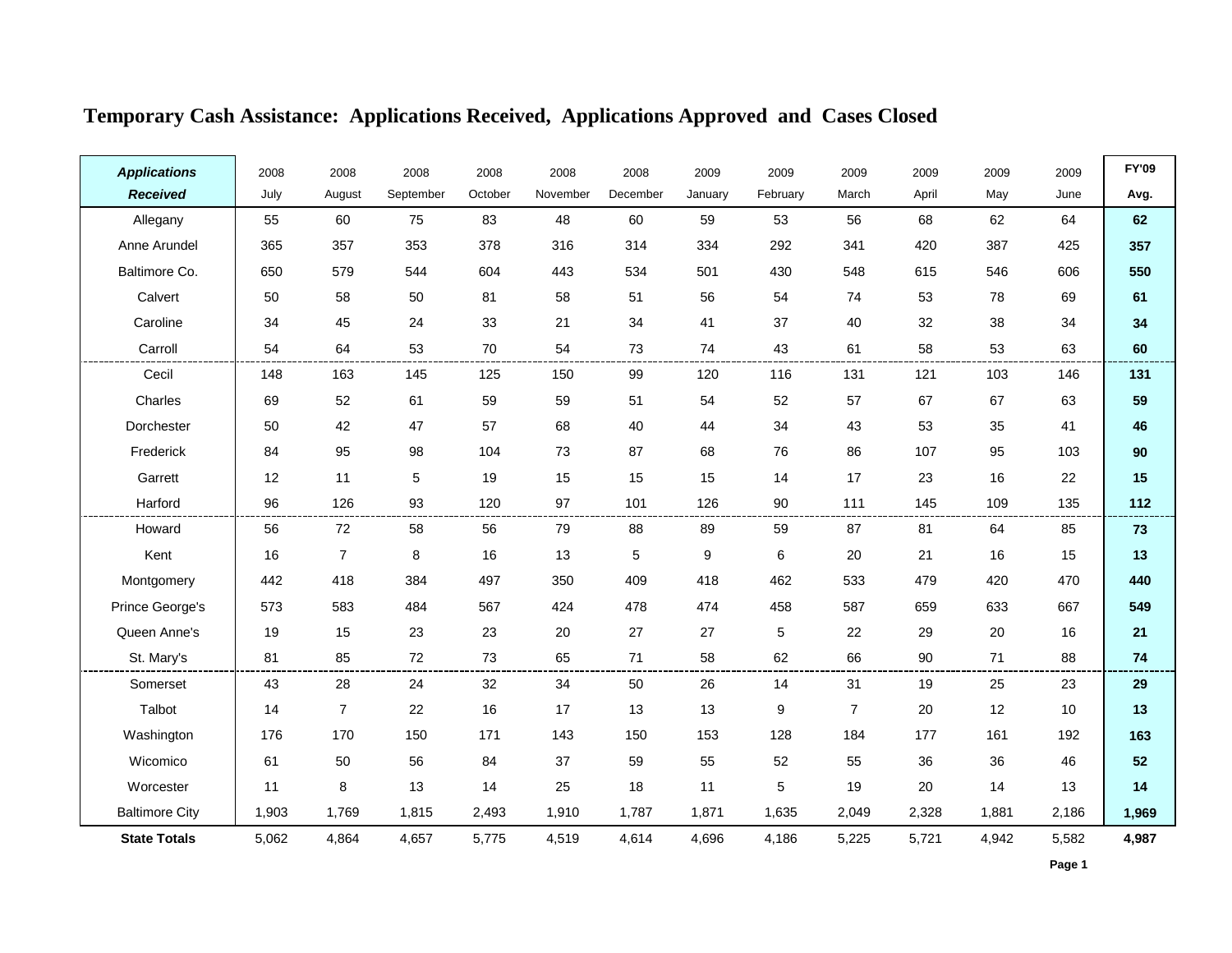| <b>Applications</b>   | 2008       | 2008           | 2008      | 2008           | 2008           | 2008           | 2009         | 2009           | 2009           | 2009        | 2009           | 2009           | <b>FY'09</b>    |
|-----------------------|------------|----------------|-----------|----------------|----------------|----------------|--------------|----------------|----------------|-------------|----------------|----------------|-----------------|
| <b>Approved</b>       | July       | August         | September | October        | November       | December       | January      | February       | March          | April       | May            | June           | Avg.            |
| Allegany              | 25         | 23             | 31        | 53             | 28             | 34             | 20           | 26             | 31             | 29          | 23             | 28             | 29              |
| Anne Arundel          | 122        | 159            | 130       | 171            | 117            | 158            | 104          | 110            | 119            | 146         | 144            | 136            | 135             |
| Baltimore Co.         | 227        | 225            | 179       | 265            | 197            | 221            | 171          | 144            | 177            | 191         | 200            | 204            | 200             |
| Calvert               | 11         | 20             | 18        | 28             | 10             | 15             | 11           | 14             | 14             | 11          | 15             | 11             | 15              |
| Caroline              | 11         | 14             | 16        | 15             | 14             | 15             | 25           | 22             | 14             | 20          | 8              | 22             | 16              |
| Carroll               | 22         | 32             | 22        | 25             | 19             | 19             | 27           | 21             | 26             | 26          | 19             | 18             | 23              |
| Cecil                 | 54         | 54             | 49        | 53             | 40             | 65             | 55           | 37             | 54             | 59          | 37             | 60             | 51              |
| Charles               | 22         | 26             | 29        | 40             | 23             | 31             | 17           | 29             | 17             | 23          | 19             | 20             | 25              |
| Dorchester            | 35         | 23             | 27        | 29             | 37             | 42             | 29           | 17             | 29             | 35          | 28             | 11             | 29              |
| Frederick             | 39         | 42             | 41        | 54             | 30             | 45             | 37           | 28             | 41             | 60          | 34             | 47             | 42              |
| Garrett               | 5          | $\overline{7}$ | 5         | 5              | $\,6\,$        | $\overline{7}$ | $\mathbf{3}$ | $\overline{7}$ | $\overline{4}$ | 10          | $\overline{7}$ | 13             | $\overline{7}$  |
| Harford               | 52         | 54             | 72        | 78             | 54             | 52             | 60           | 57             | 54             | 63          | 48             | 57             | 58              |
| Howard                | 35         | 45             | 38        | 48             | 30             | 47             | 49           | 28             | 50             | 47          | 44             | 49             | 43              |
| Kent                  | $\sqrt{5}$ | 4              | 5         | 1              | $\overline{7}$ | $\,6$          | 4            | $\sqrt{5}$     | 4              | 8           | 5              | $\overline{2}$ | $5\phantom{.0}$ |
| Montgomery            | 88         | 92             | 83        | 123            | 80             | 87             | 83           | 73             | 112            | 126         | 102            | 110            | 97              |
| Prince George's       | 265        | 313            | 313       | 294            | 218            | 275            | 284          | 233            | 237            | 330         | 233            | 356            | 279             |
| Queen Anne's          | 5          | $\overline{7}$ | 11        | 13             | 12             | 11             | 14           | 12             | 9              | 10          | 9              | 15             | 11              |
| St. Mary's            | 59         | 42             | 25        | 47             | 34             | 63             | 43           | 35             | 45             | 43          | 34             | 32             | 42              |
| Somerset              | 16         | 11             | 11        | 12             | 12             | 18             | 13           | 13             | $\overline{7}$ | 11          | 9              | 13             | 12              |
| Talbot                | 3          | 4              | 3         | $\overline{7}$ | 4              | 9              | 8            | 3              | $\sqrt{5}$     | $\mathbf 0$ | 5              | 4              | 5 <sup>5</sup>  |
| Washington            | 40         | 37             | 34        | 42             | 39             | 43             | 24           | 29             | 43             | 37          | 41             | 37             | 37              |
| Wicomico              | 35         | 42             | 39        | 95             | 45             | 66             | 62           | 49             | 38             | 43          | 45             | 56             | 51              |
| Worcester             | 8          | 6              | 5         | 9              | $\overline{7}$ | $\overline{7}$ | 13           | 4              | $\mathbf{3}$   | 23          | $\overline{7}$ | $\overline{5}$ | $\pmb{8}$       |
| <b>Baltimore City</b> | 1,161      | 1,114          | 967       | 1,625          | 1,218          | 1,299          | 1,027        | 1,023          | 1,014          | 1,478       | 1,125          | 1,149          | 1,183           |
| <b>State Totals</b>   | 2,345      | 2,396          | 2,153     | 3,132          | 2,281          | 2,635          | 2,183        | 2,019          | 2,147          | 2,829       | 2,241          | 2,455          | 2,401           |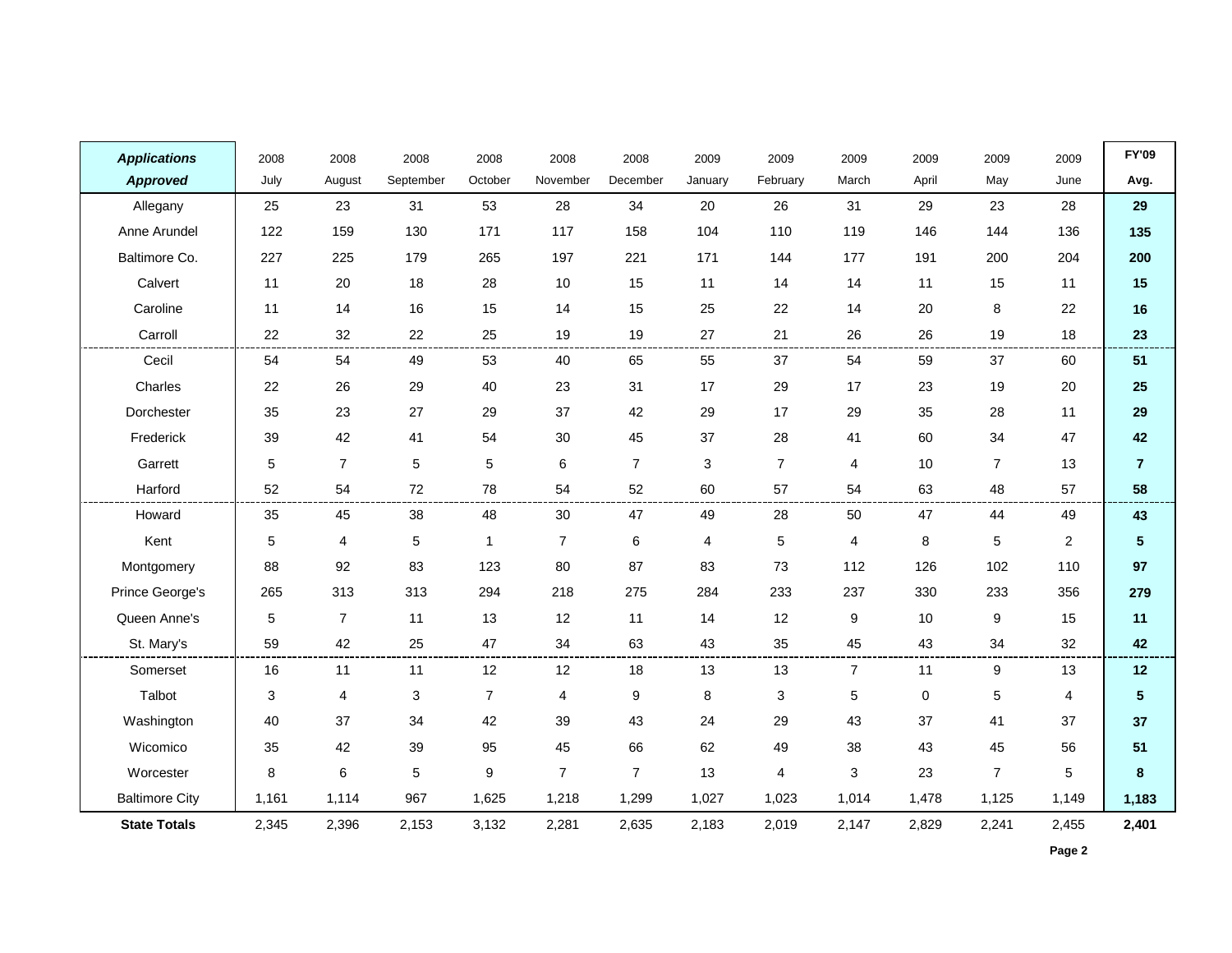| <b>Cases</b>          | 2008           | 2008         | 2008         | 2008           | 2008       | 2008           | 2009           | 2009           | 2009           | 2009  | 2009                    | 2009           | <b>FY'09</b>   |
|-----------------------|----------------|--------------|--------------|----------------|------------|----------------|----------------|----------------|----------------|-------|-------------------------|----------------|----------------|
| <b>Closed</b>         | July           | August       | September    | October        | November   | December       | January        | February       | March          | April | May                     | June           | Avg.           |
| Allegany              | 20             | 20           | 20           | 36             | 37         | 36             | 38             | 24             | 26             | 35    | 38                      | 44             | 31             |
| Anne Arundel          | 153            | 154          | 149          | 150            | 157        | 181            | 170            | 144            | 183            | 165   | 172                     | 167            | 162            |
| Baltimore Co.         | 275            | 195          | 213          | 242            | 196        | 198            | 228            | 178            | 225            | 255   | 165                     | 192            | 214            |
| Calvert               | 8              | 13           | 22           | 30             | 19         | 15             | 16             | 13             | 17             | 17    | 23                      | 14             | 17             |
| Caroline              | 12             | 14           | $\sqrt{3}$   | 9              | $\bf 8$    | 13             | 17             | 10             | 12             | 17    | 15                      | 21             | 13             |
| Carroll               | 25             | 15           | 22           | 21             | 18         | 20             | 21             | 22             | 20             | 23    | 20                      | 22             | 21             |
| Cecil                 | 42             | 44           | 49           | 43             | 63         | 47             | 52             | 49             | 53             | 52    | 57                      | 66             | 51             |
| Charles               | 26             | 17           | 19           | 25             | 27         | 24             | 27             | 22             | 27             | 27    | 32                      | 20             | 24             |
| Dorchester            | 35             | 30           | 33           | 38             | 35         | 20             | 28             | 22             | 24             | 28    | 31                      | 30             | 30             |
| Frederick             | 37             | 47           | 34           | 43             | 22         | 49             | 37             | 29             | 29             | 30    | 35                      | 44             | 36             |
| Garrett               | 8              | 14           | 6            | 8              | 4          | $\mathbf{1}$   | $\overline{2}$ | 2              | 6              | 5     | 6                       | 10             | $6\phantom{a}$ |
| Harford               | 68             | 65           | 56           | 71             | 86         | 43             | 71             | 71             | 63             | 78    | 62                      | 76             | 68             |
| Howard                | 36             | 37           | 31           | 20             | 29         | 46             | 55             | 28             | 47             | 43    | 33                      | 37             | 37             |
| Kent                  | 10             | 6            | 6            | 4              | $\sqrt{3}$ | $\overline{4}$ | $\mathbf{3}$   | $\overline{1}$ | $\bf 8$        | 6     | $\overline{\mathbf{4}}$ | $\overline{c}$ | 5              |
| Montgomery            | 97             | 62           | 76           | 86             | 92         | 92             | 95             | 89             | 92             | 94    | 93                      | 90             | 88             |
| Prince George's       | 221            | 211          | 239          | 252            | 178        | 182            | 324            | 223            | 263            | 296   | 244                     | 247            | 240            |
| Queen Anne's          | $\overline{7}$ | 5            | 14           | 8              | 10         | 10             | 17             | 8              | $\overline{7}$ | 10    | 12                      | 20             | 11             |
| St. Mary's            | 36             | 30           | 31           | 23             | 31         | 32             | 41             | 43             | 25             | 39    | 41                      | 31             | 34             |
| Somerset              | 11             | 14           | 10           | 14             | 13         | 4              | 19             | 13             | 15             | 14    | 9                       | 8              | 12             |
| Talbot                | 8              | 5            | 8            | 4              | $\sqrt{3}$ | 11             | 4              | 10             | $\overline{7}$ | $\,6$ | 5                       | 6              | $\bf 6$        |
| Washington            | 40             | 28           | 29           | 33             | 42         | 27             | 30             | 24             | 39             | 48    | 32                      | 26             | 33             |
| Wicomico              | 46             | 49           | 36           | 46             | 30         | 32             | 48             | 44             | 48             | 78    | 57                      | 53             | 47             |
| Worcester             | 11             | $\mathbf{1}$ | $\mathbf{3}$ | $\overline{7}$ | $9\,$      | 3              | 9              | $\overline{7}$ | $\sqrt{5}$     | 9     | 12                      | 5              | $\overline{7}$ |
| <b>Baltimore City</b> | 1,346          | 1,071        | 1,253        | 1,693          | 1,309      | 1,082          | 1,540          | 1,143          | 1,257          | 1,515 | 1,179                   | 1,344          | 1,311          |
| <b>State Totals</b>   | 2,578          | 2,147        | 2,362        | 2,906          | 2,421      | 2,172          | 2,892          | 2,219          | 2,498          | 2,890 | 2,377                   | 2,575          | 2,503          |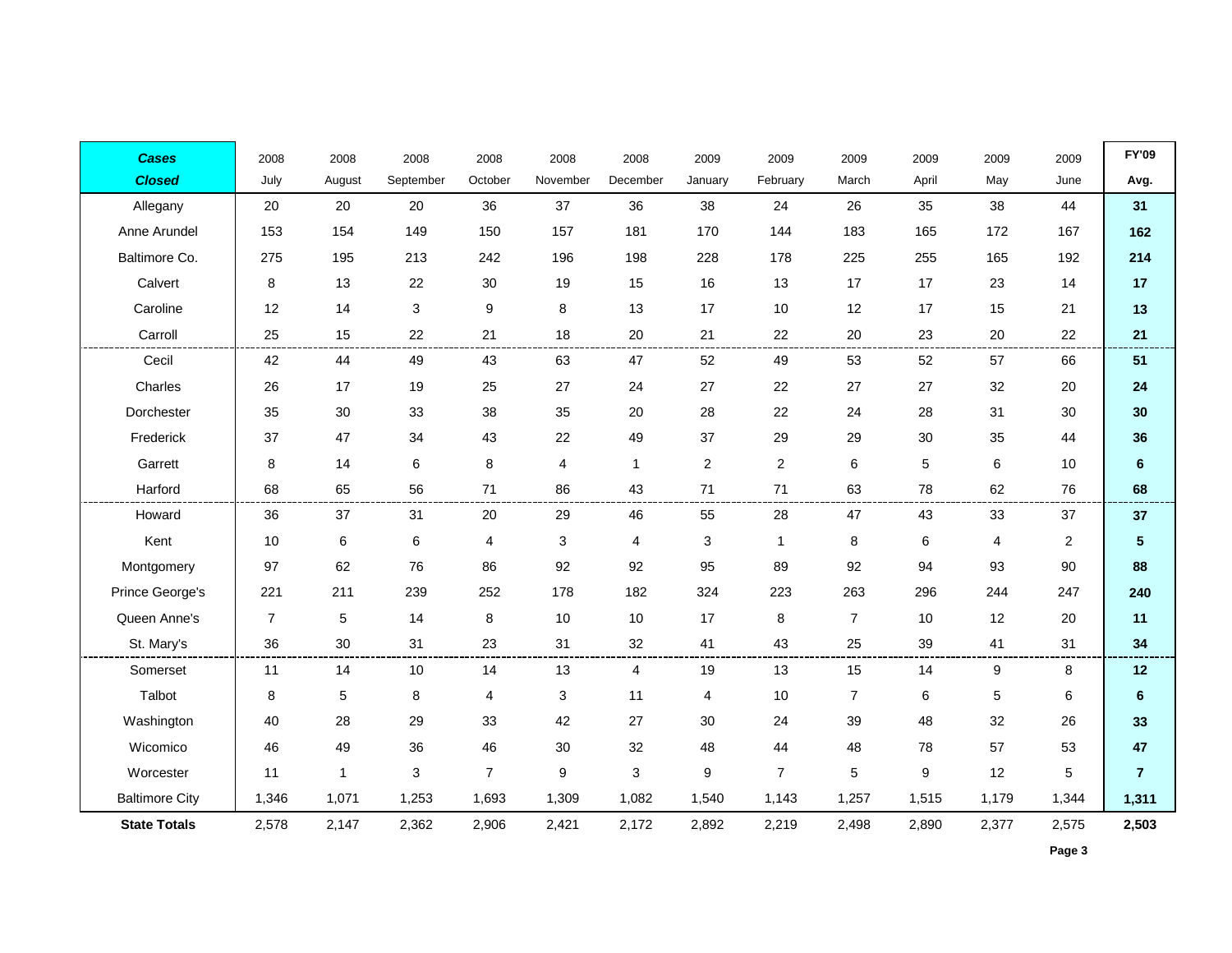| Paid                  | 2008   | 2008   | 2008      | 2008    | 2008     | 2008     | 2009    | 2009     | 2009   | 2009   | 2009   | 2009   | <b>FY'09</b> |
|-----------------------|--------|--------|-----------|---------|----------|----------|---------|----------|--------|--------|--------|--------|--------------|
| <b>Cases</b>          | July   | August | September | October | November | December | January | February | March  | April  | May    | June   | Avg.         |
| Allegany              | 287    | 293    | 300       | 328     | 313      | 317      | 295     | 306      | 315    | 311    | 298    | 281    | 304          |
| Anne Arundel          | 1177   | 1222   | 1,178     | 1,250   | 1,232    | 1,271    | 1,203   | 1,205    | 1,210  | 1,208  | 1,293  | 1,270  | 1,227        |
| Baltimore Co.         | 2,184  | 2,230  | 2,218     | 2,282   | 2,271    | 2,357    | 2,261   | 2,200    | 2,160  | 2,171  | 2,249  | 2,240  | 2,235        |
| Calvert               | 165    | 165    | 167       | 160     | 147      | 149      | 146     | 155      | 153    | 147    | 141    | 138    | 153          |
| Caroline              | 119    | 118    | 143       | 151     | 149      | 159      | 174     | 180      | 180    | 180    | 172    | 183    | 159          |
| Carroll               | 202    | 227    | 224       | 230     | 233      | 235      | 244     | 238      | 247    | 252    | 261    | 248    | 237          |
| Cecil                 | 419    | 428    | 441       | 457     | 443      | 477      | 470     | 463      | 479    | 501    | 478    | 484    | 462          |
| Charles               | 229    | 246    | 258       | 282     | 256      | 272      | 251     | 269      | 259    | 258    | 251    | 257    | 257          |
| Dorchester            | 249    | 253    | 237       | 232     | 251      | 282      | 269     | 269      | 288    | 280    | 289    | 264    | 264          |
| Frederick             | 331    | 322    | 332       | 356     | 353      | 360      | 358     | 357      | 371    | 396    | 394    | 434    | 364          |
| Garrett               | 53     | 49     | 51        | 48      | 55       | 62       | 58      | 68       | 65     | 73     | 78     | 86     | 62           |
| Harford               | 573    | 580    | 631       | 653     | 642      | 653      | 661     | 657      | 655    | 654    | 667    | 655    | 640          |
| Howard                | 380    | 407    | 415       | 452     | 431      | 441      | 431     | 438      | 438    | 437    | 480    | 490    | 437          |
| Kent                  | 49     | 51     | 46        | 41      | 54       | 52       | 48      | 56       | 50     | 51     | 58     | 51     | 51           |
| Montgomery            | 819    | 860    | 858       | 911     | 893      | 901      | 895     | 895      | 966    | 1,029  | 1,046  | 1,070  | 929          |
| Prince George's       | 2,914  | 3,084  | 3,176     | 3,173   | 3,224    | 3,366    | 3,328   | 3,344    | 3,373  | 3,468  | 3,485  | 3,763  | 3,308        |
| Queen Anne's          | 79     | 86     | 82        | 92      | 98       | 101      | 96      | 105      | 99     | 106    | 105    | 108    | 96           |
| St. Mary's            | 429    | 445    | 405       | 451     | 461      | 519      | 488     | 469      | 499    | 488    | 503    | 498    | 471          |
| Somerset              | 140    | 141    | 142       | 138     | 139      | 155      | 149     | 150      | 135    | 131    | 128    | 136    | 140          |
| Talbot                | 61     | 65     | 59        | 70      | 64       | 70       | 72      | 66       | 66     | 56     | 61     | 58     | 64           |
| Washington            | 346    | 355    | 355       | 371     | 391      | 398      | 378     | 392      | 394    | 383    | 410    | 411    | 382          |
| Wicomico              | 454    | 452    | 465       | 553     | 546      | 605      | 599     | 598      | 576    | 562    | 567    | 587    | 547          |
| Worcester             | 78     | 80     | 81        | 86      | 84       | 90       | 98      | 95       | 92     | 117    | 105    | 106    | 93           |
| <b>Baltimore City</b> | 10,378 | 10,651 | 10,567    | 10,963  | 11,052   | 11,552   | 10,836  | 11,035   | 11,052 | 11,347 | 11,593 | 11,552 | 11,048       |
| <b>State Totals</b>   | 22,115 | 22,810 | 22,831    | 23,730  | 23,782   | 24,844   | 23,808  | 24,010   | 24,122 | 24,606 | 25,112 | 25,370 | 23,928       |

# **Temporary Cash Assistance: Paid Cases, Paid Recipients ( Adults & Children)**

**Page 1**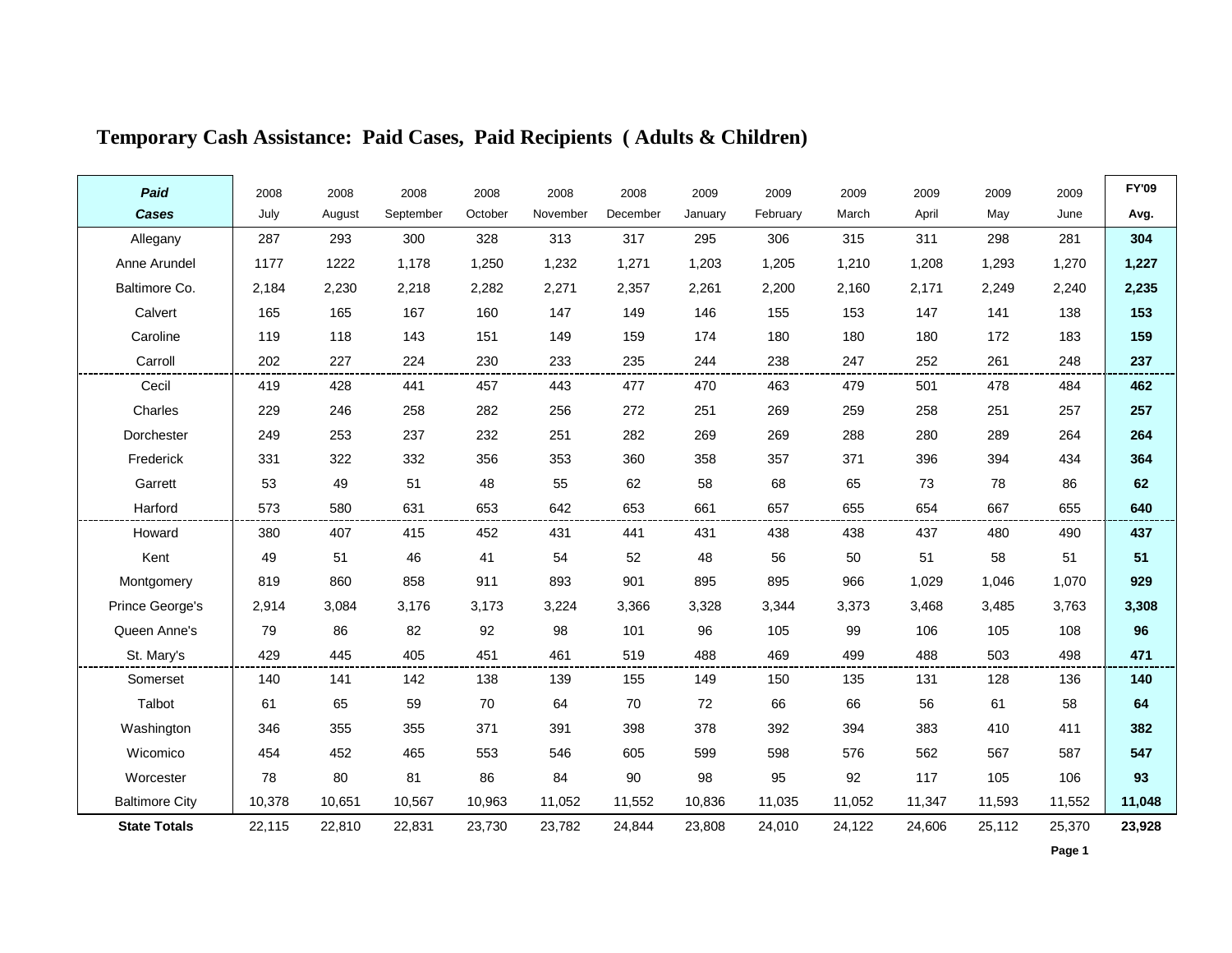| <b>TOTAL</b>           | 2008   | 2008   | 2008      | 2008    | 2008     | 2008     | 2009    | 2009     | 2009   | 2009   | 2009   | 2009   | <b>FY'09</b> |
|------------------------|--------|--------|-----------|---------|----------|----------|---------|----------|--------|--------|--------|--------|--------------|
| <b>Paid Recipients</b> | July   | August | September | October | November | December | January | February | March  | April  | May    | June   | Avg.         |
| Allegany               | 663    | 681    | 703       | 774     | 759      | 750      | 699     | 728      | 742    | 728    | 695    | 641    | 714          |
| Anne Arundel           | 2,734  | 2876   | 2,776     | 2,962   | 2,872    | 3,014    | 2,822   | 2,875    | 2,845  | 2,879  | 3,039  | 3,001  | 2,891        |
| Baltimore Co.          | 4,709  | 4,891  | 4,833     | 5,007   | 5,005    | 5,238    | 5,002   | 4,881    | 4,789  | 4,796  | 4,963  | 5,033  | 4,929        |
| Calvert                | 396    | 403    | 398       | 396     | 356      | 357      | 352     | 382      | 403    | 388    | 363    | 329    | 377          |
| Caroline               | 279    | 274    | 349       | 358     | 353      | 386      | 425     | 429      | 432    | 424    | 402    | 447    | 380          |
| Carroll                | 473    | 529    | 528       | 535     | 543      | 561      | 568     | 561      | 594    | 601    | 632    | 602    | 561          |
| Cecil                  | 995    | 987    | 996       | 1,073   | 1,040    | 1,142    | 1,119   | 1,089    | 1,126  | 1,209  | 1,147  | 1,169  | 1,091        |
| Charles                | 476    | 522    | 554       | 624     | 564      | 600      | 546     | 604      | 574    | 557    | 538    | 553    | 559          |
| Dorchester             | 589    | 613    | 555       | 537     | 598      | 683      | 667     | 657      | 700    | 685    | 702    | 624    | 634          |
| Frederick              | 808    | 768    | 818       | 875     | 854      | 890      | 868     | 898      | 931    | 992    | 990    | 1,090  | 899          |
| Garrett                | 130    | 119    | 118       | 109     | 119      | 140      | 129     | 155      | 154    | 179    | 175    | 207    | 145          |
| Harford                | 1,362  | 1,396  | 1,507     | 1,559   | 1,538    | 1,616    | 1,615   | 1,599    | 1,591  | 1,588  | 1,627  | 1,588  | 1,549        |
| Howard                 | 925    | 999    | 1,018     | 1,100   | 1,063    | 1,081    | 1,031   | 1,064    | 1,061  | 1,069  | 1,160  | 1,232  | 1,067        |
| Kent                   | 102    | 104    | 101       | 87      | 119      | 124      | 110     | 134      | 113    | 122    | 135    | 113    | 114          |
| Montgomery             | 2,007  | 2,128  | 2,110     | 2,299   | 2,226    | 2,250    | 2,209   | 2,186    | 2,386  | 2,561  | 2,642  | 2,674  | 2,307        |
| Prince George's        | 6,959  | 7,428  | 7,779     | 7,748   | 7,855    | 8,286    | 8,085   | 8,207    | 8,284  | 8,541  | 8,652  | 9,394  | 8,102        |
| Queen Anne's           | 184    | 209    | 194       | 226     | 236      | 266      | 223     | 266      | 241    | 265    | 262    | 270    | 237          |
| St. Mary's             | 1,124  | 1,206  | 1,055     | 1,188   | 1,205    | 1,377    | 1,312   | 1,260    | 1,346  | 1,312  | 1,376  | 1,378  | 1,262        |
| Somerset               | 332    | 342    | 365       | 358     | 375      | 415      | 405     | 404      | 376    | 358    | 348    | 363    | 370          |
| Talbot                 | 101    | 115    | 100       | 131     | 118      | 146      | 142     | 126      | 129    | 106    | 115    | 114    | 120          |
| Washington             | 804    | 807    | 839       | 895     | 943      | 969      | 914     | 972      | 938    | 905    | 999    | 995    | 915          |
| Wicomico               | 1,089  | 1,081  | 1,134     | 1,340   | 1,318    | 1,518    | 1,514   | 1,510    | 1,443  | 1,408  | 1,425  | 1,470  | 1,354        |
| Worcester              | 153    | 155    | 156       | 174     | 180      | 185      | 201     | 192      | 187    | 224    | 194    | 198    | 183          |
| <b>Baltimore City</b>  | 25,372 | 26,306 | 26,074    | 27,246  | 27,609   | 29,065   | 27,059  | 27,608   | 27,532 | 28,492 | 29,086 | 28,996 | 27,537       |
| <b>State Totals</b>    | 52,766 | 54,939 | 55,060    | 57,601  | 57,848   | 61,059   | 58,017  | 58,787   | 58,917 | 60,389 | 61,667 | 62,481 | 58,294       |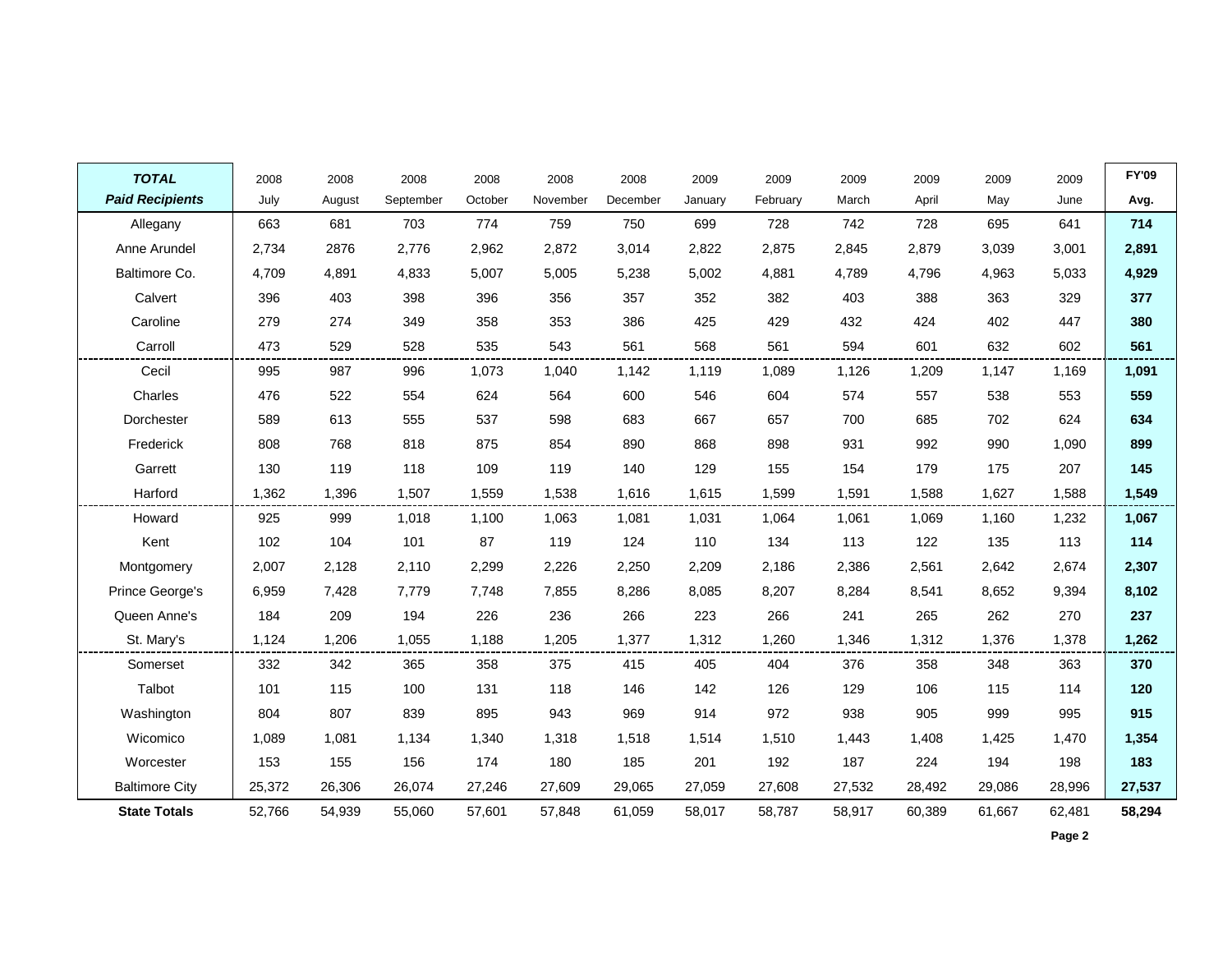| <b>ADULT</b>           | 2008   | 2008   | 2008      | 2008    | 2008     | 2008     | 2009    | 2009     | 2009   | 2009   | 2009   | 2009   | <b>FY'09</b> |
|------------------------|--------|--------|-----------|---------|----------|----------|---------|----------|--------|--------|--------|--------|--------------|
| <b>Paid Recipients</b> | July   | August | September | October | November | December | January | February | March  | April  | May    | June   | Avg.         |
| Allegany               | 182    | 193    | 195       | 217     | 218      | 224      | 204     | 211      | 220    | 219    | 204    | 181    | 206          |
| Anne Arundel           | 710    | 744    | 700       | 758     | 735      | 765      | 695     | 714      | 716    | 729    | 797    | 773    | 736          |
| Baltimore Co.          | 1,180  | 1,234  | 1,227     | 1,297   | 1,258    | 1,345    | 1,277   | 1,213    | 1,196  | 1,189  | 1,252  | 1,280  | 1,246        |
| Calvert                | 113    | 120    | 120       | 121     | 108      | 103      | 103     | 113      | 117    | 111    | 100    | 90     | 110          |
| Caroline               | 56     | 55     | 80        | 88      | 85       | 92       | 100     | 104      | 110    | 106    | 105    | 110    | 91           |
| Carroll                | 137    | 160    | 155       | 160     | 171      | 170      | 175     | 167      | 178    | 182    | 199    | 184    | 170          |
| Cecil                  | 269    | 274    | 278       | 304     | 287      | 315      | 311     | 303      | 311    | 340    | 310    | 310    | 301          |
| Charles                | 90     | 109    | 113       | 141     | 115      | 137      | 112     | 133      | 120    | 117    | 111    | 119    | 118          |
| Dorchester             | 163    | 171    | 155       | 154     | 174      | 200      | 194     | 194      | 210    | 202    | 211    | 183    | 184          |
| Frederick              | 223    | 213    | 219       | 243     | 242      | 249      | 236     | 238      | 256    | 275    | 278    | 311    | 249          |
| Garrett                | 43     | 37     | 36        | 35      | 39       | 50       | 45      | 52       | 56     | 65     | 68     | 83     | 51           |
| Harford                | 340    | 338    | 391       | 413     | 398      | 421      | 433     | 431      | 422    | 421    | 432    | 416    | 405          |
| Howard                 | 255    | 266    | 284       | 320     | 297      | 304      | 307     | 314      | 313    | 319    | 351    | 371    | 308          |
| Kent                   | 24     | 24     | 24        | 19      | 32       | 29       | 28      | 36       | 32     | 38     | 42     | 33     | 30           |
| Montgomery             | 488    | 534    | 516       | 544     | 546      | 547      | 525     | 540      | 600    | 649    | 680    | 687    | 571          |
| Prince George's        | 1,777  | 1,953  | 2,049     | 2,048   | 2,071    | 2,233    | 2,188   | 2,206    | 2,213  | 2,297  | 2,332  | 2,601  | 2,164        |
| Queen Anne's           | 52     | 61     | 53        | 61      | 69       | 78       | 59      | 72       | 65     | 68     | 63     | 73     | 65           |
| St. Mary's             | 353    | 372    | 324       | 374     | 376      | 435      | 416     | 397      | 431    | 419    | 445    | 430    | 398          |
| Somerset               | 84     | 90     | 90        | 89      | 91       | 106      | 102     | 103      | 90     | 87     | 82     | 89     | 92           |
| Talbot                 | 19     | 21     | 16        | 26      | 20       | 26       | 29      | 25       | 28     | 21     | 23     | 21     | 23           |
| Washington             | 182    | 195    | 194       | 213     | 234      | 238      | 218     | 234      | 231    | 228    | 258    | 260    | 224          |
| Wicomico               | 258    | 256    | 275       | 347     | 340      | 406      | 397     | 391      | 372    | 352    | 372    | 390    | 346          |
| Worcester              | 21     | 18     | 19        | 27      | 25       | 27       | 32      | 30       | 27     | 36     | 25     | 28     | 26           |
| <b>Baltimore City</b>  | 7,097  | 7,402  | 7,318     | 7,734   | 7,856    | 8,365    | 7,692   | 7,896    | 7,892  | 8,244  | 8,448  | 8,431  | 7,865        |
| <b>State Totals</b>    | 14,116 | 14,840 | 14,831    | 15,733  | 15,787   | 16,865   | 15,878  | 16,117   | 16,206 | 16,714 | 17,188 | 17,454 | 15,977       |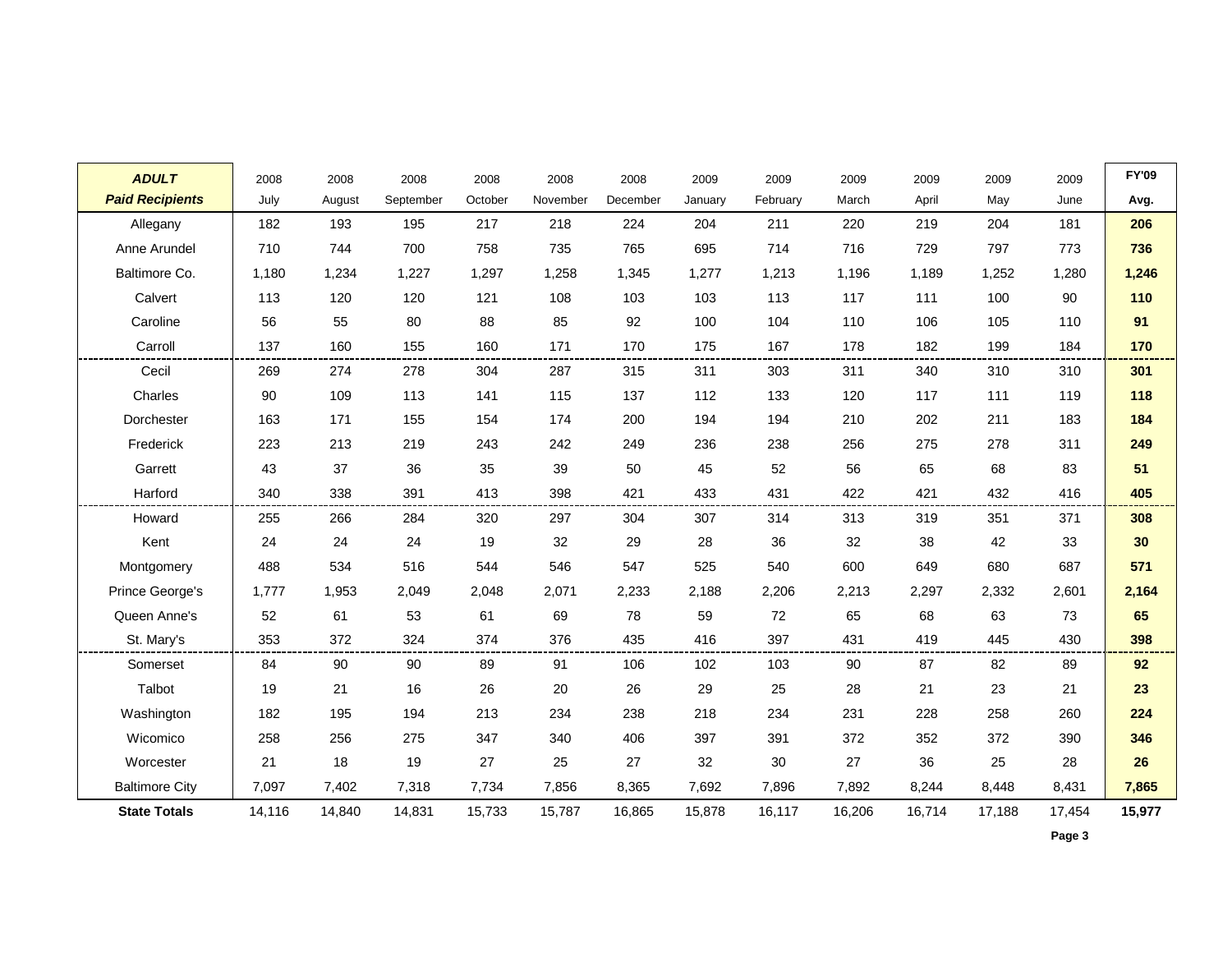| <b>CHILD</b>           | 2008   | 2008   | 2008      | 2008    | 2008     | 2008     | 2009    | 2009     | 2009   | 2009   | 2009   | 2009   | <b>FY'09</b> |
|------------------------|--------|--------|-----------|---------|----------|----------|---------|----------|--------|--------|--------|--------|--------------|
| <b>Paid Recipients</b> | July   | August | September | October | November | December | January | February | March  | April  | May    | June   | Avg.         |
| Allegany               | 481    | 488    | 508       | 557     | 541      | 526      | 495     | 517      | 522    | 509    | 491    | 460    | 508          |
| Anne Arundel           | 2,024  | 2132   | 2,076     | 2,204   | 2,137    | 2,249    | 2,127   | 2,161    | 2,129  | 2,150  | 2,242  | 2,228  | 2,155        |
| Baltimore Co.          | 3,529  | 3,657  | 3,606     | 3,710   | 3,747    | 3,893    | 3,725   | 3,668    | 3,593  | 3,607  | 3,711  | 3,753  | 3,683        |
| Calvert                | 283    | 283    | 278       | 275     | 248      | 254      | 249     | 269      | 286    | 277    | 263    | 239    | 267          |
| Caroline               | 223    | 219    | 269       | 270     | 268      | 294      | 325     | 325      | 322    | 318    | 297    | 337    | 289          |
| Carroll                | 336    | 369    | 373       | 375     | 372      | 391      | 393     | 394      | 416    | 419    | 433    | 418    | 391          |
| Cecil                  | 726    | 713    | 718       | 769     | 753      | 827      | 808     | 786      | 815    | 869    | 837    | 859    | 790          |
| Charles                | 386    | 413    | 441       | 483     | 449      | 463      | 434     | 471      | 454    | 440    | 427    | 434    | 441          |
| Dorchester             | 426    | 442    | 400       | 383     | 424      | 483      | 473     | 463      | 490    | 483    | 491    | 441    | 450          |
| Frederick              | 585    | 555    | 599       | 632     | 612      | 641      | 632     | 660      | 675    | 717    | 712    | 779    | 650          |
| Garrett                | 87     | 82     | 82        | 74      | 80       | 90       | 84      | 103      | 98     | 114    | 107    | 124    | 94           |
| Harford                | 1,022  | 1,058  | 1,116     | 1,146   | 1,140    | 1,195    | 1,182   | 1,168    | 1,169  | 1,167  | 1,195  | 1,172  | 1,144        |
| Howard                 | 670    | 733    | 734       | 780     | 766      | 777      | 724     | 750      | 748    | 750    | 809    | 861    | 759          |
| Kent                   | 78     | 80     | 77        | 68      | 87       | 95       | 82      | 98       | 81     | 84     | 93     | 80     | 84           |
| Montgomery             | 1,519  | 1,594  | 1,594     | 1,755   | 1,680    | 1,703    | 1,684   | 1,646    | 1,786  | 1,912  | 1,962  | 1,987  | 1,735        |
| Prince George's        | 5,182  | 5,475  | 5,730     | 5,700   | 5,784    | 6,053    | 5,897   | 6,001    | 6,071  | 6,244  | 6,320  | 6,793  | 5,938        |
| Queen Anne's           | 132    | 148    | 141       | 165     | 167      | 188      | 164     | 194      | 176    | 197    | 199    | 197    | 172          |
| St. Mary's             | 771    | 834    | 731       | 814     | 829      | 942      | 896     | 863      | 915    | 893    | 931    | 948    | 864          |
| Somerset               | 248    | 252    | 275       | 269     | 284      | 309      | 303     | 301      | 286    | 271    | 266    | 274    | 278          |
| Talbot                 | 82     | 94     | 84        | 105     | 98       | 120      | 113     | 101      | 101    | 85     | 92     | 93     | 97           |
| Washington             | 622    | 612    | 645       | 682     | 709      | 731      | 696     | 738      | 707    | 677    | 741    | 735    | 691          |
| Wicomico               | 831    | 825    | 859       | 993     | 978      | 1,112    | 1,117   | 1,119    | 1,071  | 1,056  | 1,053  | 1,080  | 1,008        |
| Worcester              | 132    | 137    | 137       | 147     | 155      | 158      | 169     | 162      | 160    | 188    | 169    | 170    | 157          |
| <b>Baltimore City</b>  | 18,275 | 18,904 | 18,756    | 19,512  | 19,753   | 20,700   | 19,367  | 19,712   | 19,640 | 20,248 | 20,638 | 20,565 | 19,673       |
| <b>State Totals</b>    | 38,650 | 40,099 | 40,229    | 41,868  | 42,061   | 44,194   | 42,139  | 42,670   | 42,711 | 43,675 | 44,479 | 45,027 | 42,317       |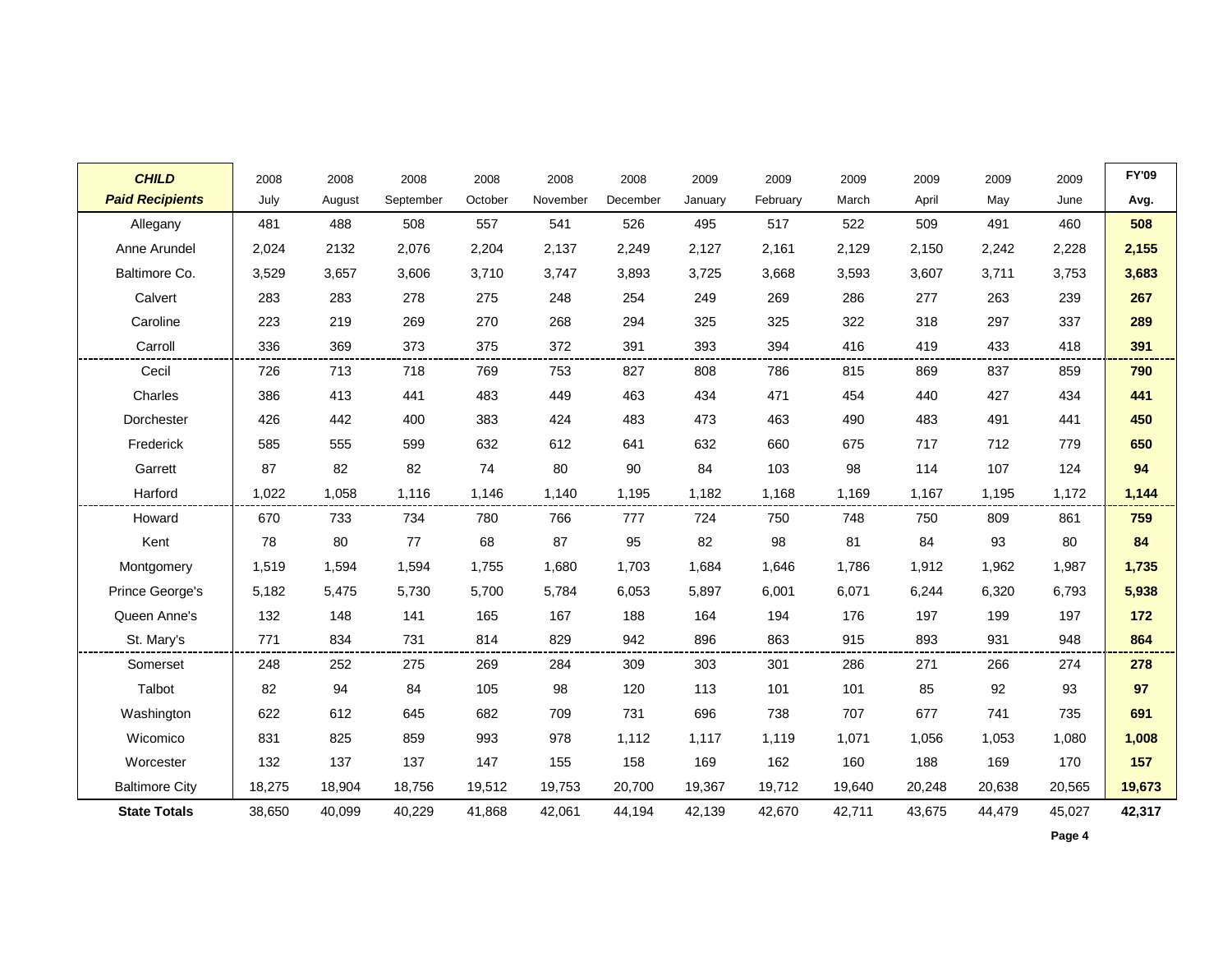| <b>Applications</b>   | 2008   | 2008   | 2008      | 2008    | 2008     | 2008     | 2009    | 2009     | 2009   | 2009   | 2009   | 2009   | <b>FY'09</b> |
|-----------------------|--------|--------|-----------|---------|----------|----------|---------|----------|--------|--------|--------|--------|--------------|
| <b>Received</b>       | July   | August | September | October | November | December | January | February | March  | April  | May    | June   | Avg.         |
| Allegany              | 343    | 393    | 441       | 427     | 319      | 367      | 384     | 327      | 342    | 339    | 324    | 408    | 368          |
| Anne Arundel          | 1,133  | 1,110  | 1,183     | 1,277   | 1,018    | 1,206    | 1,378   | 1,187    | 1,238  | 1,607  | 1,206  | 1,414  | 1,246        |
| Baltimore Co.         | 2,641  | 2,656  | 2,647     | 2,774   | 2,528    | 2,734    | 2,828   | 2,545    | 2,921  | 3,351  | 2,853  | 3,084  | 2,797        |
| Calvert               | 213    | 227    | 228       | 306     | 255      | 237      | 267     | 282      | 281    | 270    | 274    | 248    | 257          |
| Caroline              | 147    | 167    | 145       | 205     | 141      | 163      | 193     | 163      | 158    | 185    | 163    | 160    | 166          |
| Carroll               | 305    | 302    | 298       | 359     | 279      | 368      | 375     | 371      | 347    | 402    | 320    | 323    | 337          |
| Cecil                 | 443    | 437    | 443       | 504     | 465      | 474      | 562     | 514      | 549    | 510    | 444    | 484    | 486          |
| Charles               | 466    | 482    | 473       | 577     | 450      | 494      | 482     | 488      | 519    | 593    | 529    | 548    | 508          |
| Dorchester            | 251    | 231    | 235       | 274     | 259      | 231      | 289     | 189      | 266    | 294    | 210    | 250    | 248          |
| Frederick             | 442    | 454    | 439       | 512     | 453      | 582      | 599     | 568      | 540    | 568    | 533    | 584    | 523          |
| Garrett               | 77     | 86     | 114       | 108     | 102      | 128      | 101     | 89       | 86     | 112    | 97     | 105    | 100          |
| Harford               | 572    | 600    | 560       | 718     | 605      | 637      | 724     | 606      | 654    | 782    | 693    | 705    | 655          |
| Howard                | 464    | 459    | 486       | 461     | 331      | 437      | 477     | 408      | 506    | 460    | 413    | 429    | 444          |
| Kent                  | 95     | 74     | 81        | 96      | 80       | 91       | 100     | 73       | 88     | 91     | 97     | 81     | 87           |
| Montgomery            | 1,665  | 1,642  | 1,692     | 2,089   | 1,632    | 1,831    | 2,028   | 2,156    | 2,194  | 2,361  | 1,818  | 2,125  | 1,936        |
| Prince George's       | 3,335  | 3,328  | 3,162     | 3,547   | 2,794    | 3,134    | 3,245   | 3,420    | 3,793  | 4,164  | 3,591  | 3,892  | 3,450        |
| Queen Anne's          | 109    | 118    | 113       | 140     | 129      | 128      | 152     | 110      | 147    | 144    | 95     | 133    | 127          |
| St. Mary's            | 382    | 399    | 374       | 457     | 394      | 381      | 422     | 348      | 391    | 450    | 338    | 403    | 395          |
| Somerset              | 165    | 144    | 145       | 164     | 127      | 148      | 174     | 133      | 111    | 154    | 127    | 135    | 144          |
| Talbot                | 110    | 103    | 119       | 144     | 114      | 111      | 141     | 128      | 124    | 128    | 107    | 118    | 121          |
| Washington            | 648    | 670    | 655       | 772     | 733      | 659      | 721     | 650      | 682    | 753    | 641    | 668    | 688          |
| Wicomico              | 574    | 647    | 551       | 714     | 562      | 658      | 650     | 548      | 583    | 649    | 585    | 684    | 617          |
| Worcester             | 174    | 139    | 240       | 295     | 244      | 286      | 242     | 194      | 224    | 231    | 158    | 180    | 217          |
| <b>Baltimore City</b> | 6,919  | 6,674  | 6,708     | 7,921   | 6,449    | 7,362    | 7,234   | 6,313    | 7,306  | 8,520  | 6,981  | 8,077  | 7,205        |
| <b>State Totals</b>   | 21,673 | 21,542 | 21,532    | 24,841  | 20,463   | 22,847   | 23,768  | 21,810   | 24,050 | 27,118 | 22,597 | 25,238 | 23,123       |

### **Food Stamps: Applications Received and Applications Approved**

 **FS APPS Page 1**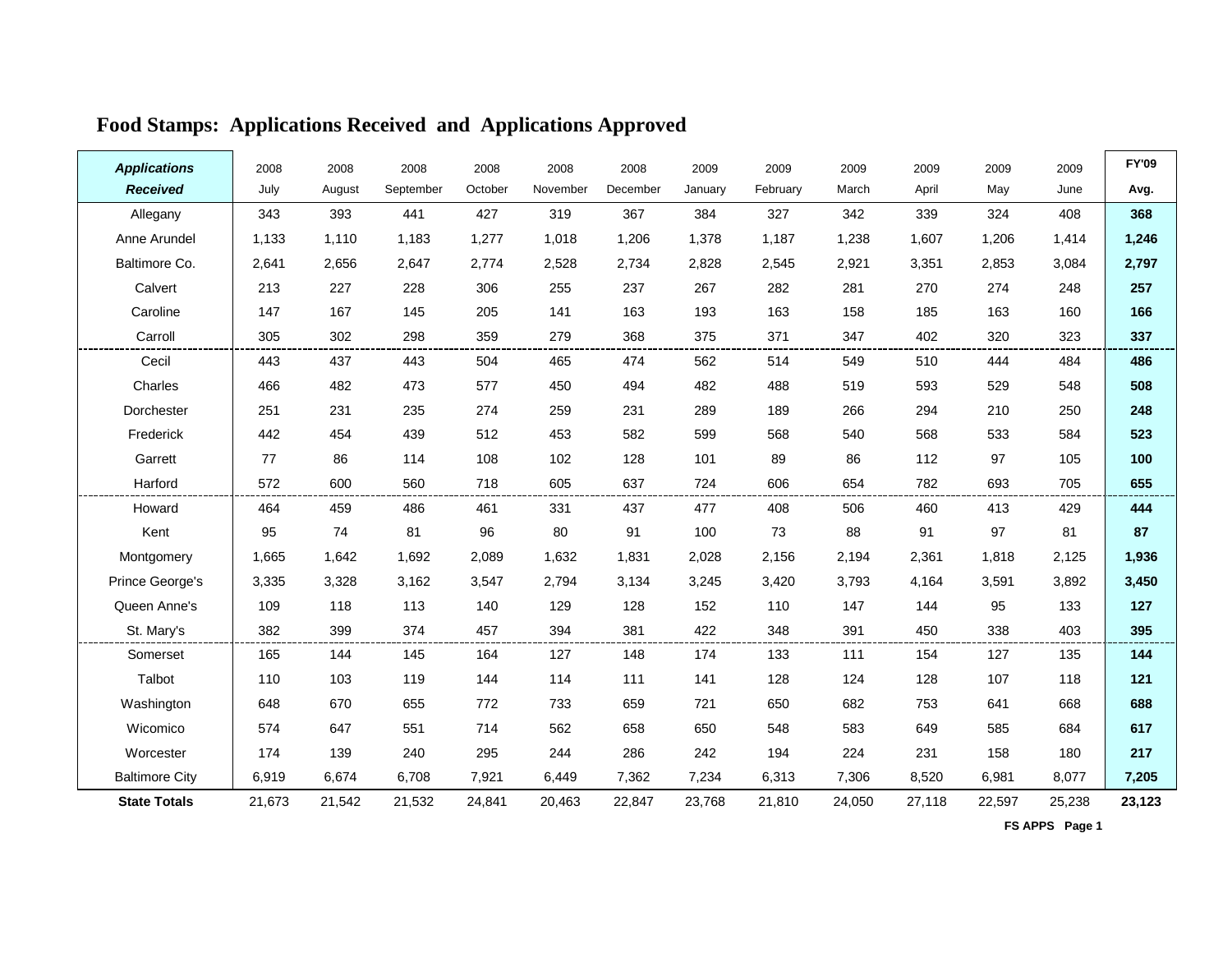| <b>Applications</b>   | 2008   | 2008   | 2008      | 2008    | 2008     | 2008     | 2009    | 2009     | 2009   | 2009   | 2009   | 2009   | <b>FY'09</b> |
|-----------------------|--------|--------|-----------|---------|----------|----------|---------|----------|--------|--------|--------|--------|--------------|
| <b>Approved</b>       | July   | August | September | October | November | December | January | February | March  | April  | May    | June   | Avg.         |
| Allegany              | 274    | 286    | 345       | 412     | 289      | 292      | 311     | 274      | 286    | 290    | 262    | 310    | 303          |
| Anne Arundel          | 981    | 981    | 985       | 1,163   | 961      | 1,074    | 1,166   | 1,122    | 1,137  | 1,451  | 1,033  | 1,193  | 1,104        |
| Baltimore Co.         | 2,550  | 2,616  | 2,524     | 2,741   | 2,498    | 2,748    | 2,637   | 2,339    | 2,752  | 3,169  | 2,650  | 2,971  | 2,683        |
| Calvert               | 180    | 164    | 191       | 232     | 218      | 228      | 226     | 231      | 237    | 240    | 221    | 203    | 214          |
| Caroline              | 108    | 115    | 122       | 164     | 110      | 148      | 157     | 132      | 128    | 165    | 122    | 141    | 134          |
| Carroll               | 262    | 218    | 244       | 268     | 250      | 304      | 286     | 330      | 299    | 324    | 247    | 255    | 274          |
| Cecil                 | 325    | 413    | 334       | 396     | 385      | 402      | 471     | 466      | 447    | 440    | 383    | 359    | 402          |
| Charles               | 386    | 398    | 410       | 473     | 438      | 438      | 370     | 419      | 438    | 558    | 474    | 481    | 440          |
| Dorchester            | 229    | 203    | 209       | 229     | 253      | 199      | 260     | 470      | 223    | 271    | 193    | 214    | 246          |
| Frederick             | 357    | 341    | 337       | 442     | 370      | 540      | 552     | 497      | 533    | 516    | 502    | 486    | 456          |
| Garrett               | 53     | 58     | 86        | 91      | 69       | 114      | 69      | 66       | 68     | 96     | 71     | 72     | 76           |
| Harford               | 500    | 485    | 509       | 585     | 535      | 550      | 640     | 522      | 557    | 697    | 603    | 591    | 565          |
| Howard                | 360    | 382    | 411       | 451     | 349      | 341      | 364     | 321      | 501    | 411    | 344    | 398    | 386          |
| Kent                  | 69     | 57     | 76        | 74      | 72       | 92       | 83      | 68       | 65     | 82     | 76     | 73     | 74           |
| Montgomery            | 1,277  | 1,186  | 1,304     | 1,554   | 1,271    | 1,416    | 1,516   | 1,615    | 1,619  | 1,801  | 1,358  | 1,628  | 1,462        |
| Prince George's       | 2,866  | 2,789  | 2,695     | 3,328   | 2,631    | 2,946    | 2,754   | 3,091    | 3,441  | 3,516  | 2,797  | 3,293  | 3,012        |
| Queen Anne's          | 87     | 91     | 86        | 100     | 89       | 100      | 108     | 90       | 109    | 134    | 71     | 98     | 97           |
| St. Mary's            | 300    | 316    | 301       | 398     | 396      | 355      | 367     | 305      | 348    | 404    | 295    | 366    | 346          |
| Somerset              | 128    | 129    | 127       | 143     | 122      | 131      | 148     | 122      | 107    | 120    | 108    | 113    | 125          |
| Talbot                | 96     | 74     | 84        | 109     | 101      | 101      | 101     | 78       | 108    | 124    | 84     | 92     | 96           |
| Washington            | 507    | 489    | 483       | 539     | 556      | 517      | 574     | 524      | 536    | 587    | 522    | 487    | 527          |
| Wicomico              | 469    | 557    | 489       | 660     | 547      | 615      | 607     | 506      | 505    | 607    | 516    | 536    | 551          |
| Worcester             | 136    | 125    | 184       | 232     | 195      | 253      | 212     | 169      | 176    | 204    | 131    | 152    | 181          |
| <b>Baltimore City</b> | 6,545  | 6,198  | 6,069     | 7,488   | 6,128    | 6,883    | 6,437   | 5,866    | 6,426  | 7,864  | 6,386  | 6,989  | 6,607        |
| <b>State Totals</b>   | 19,045 | 18,671 | 18,605    | 22,272  | 18,833   | 20,787   | 20,416  | 19,623   | 21,046 | 24,071 | 19,449 | 21,501 | 20,360       |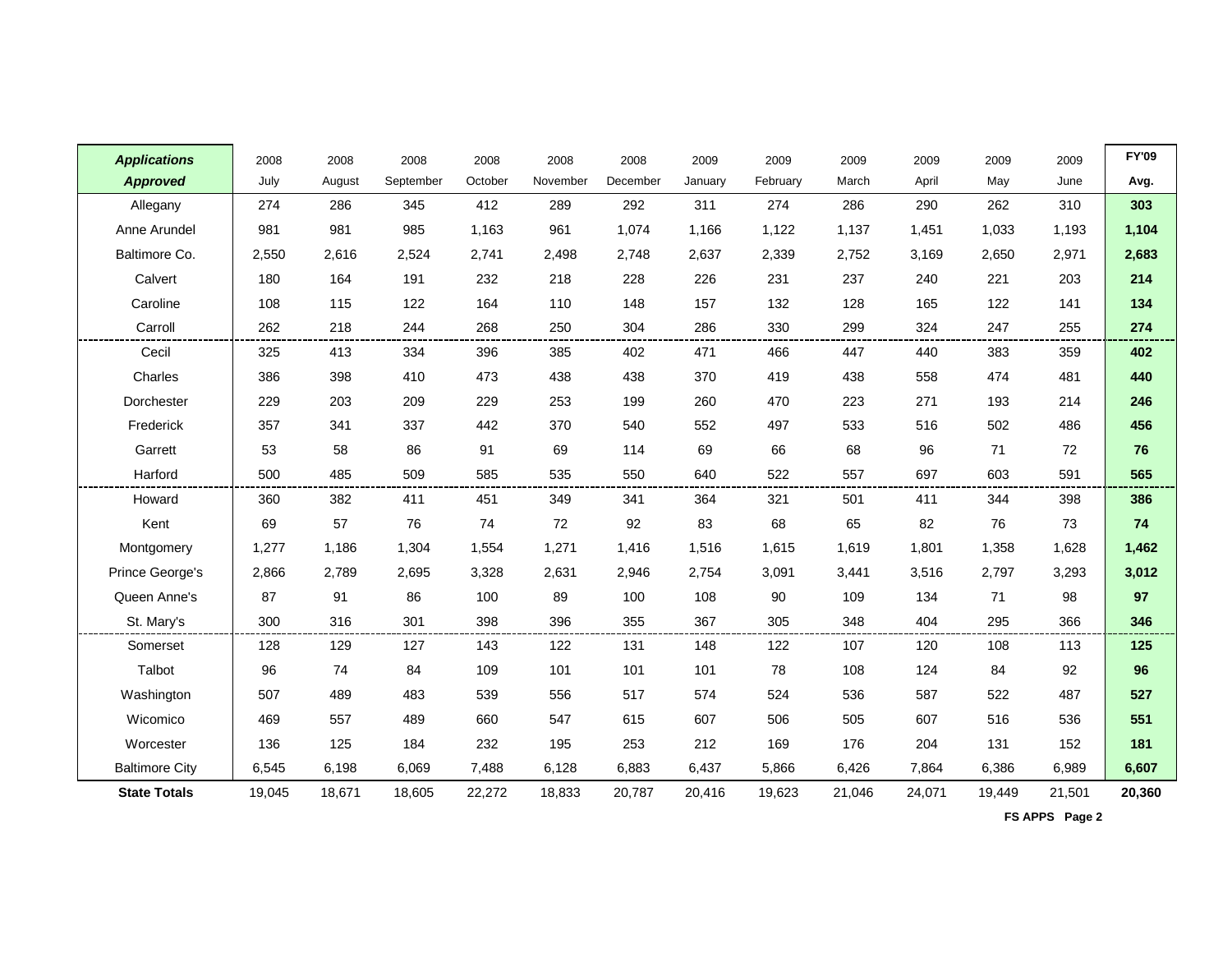| <b>Certified</b>      | 2008    | 2008    | 2008      | 2008    | 2008     | 2008     | 2009    | 2009     | 2009    | 2009    | 2009    | 2009    | FY'09   |
|-----------------------|---------|---------|-----------|---------|----------|----------|---------|----------|---------|---------|---------|---------|---------|
| <b>Households</b>     | July    | August  | September | October | November | December | January | February | March   | April   | May     | June    | Avg.    |
| Allegany              | 4,292   | 4,366   | 4,440     | 4,574   | 4,625    | 4,698    | 4,758   | 4,813    | 4,856   | 4,868   | 4,892   | 4,922   | 4,675   |
| Anne Arundel          | 8,259   | 8,556   | 8,698     | 8,992   | 9,110    | 9,263    | 9,415   | 9,625    | 9,743   | 10,210  | 10,405  | 10,642  | 9,410   |
| Baltimore Co.         | 18,891  | 19,298  | 19,649    | 20,313  | 20,676   | 21,416   | 21,709  | 22,034   | 22,635  | 23,449  | 24,186  | 25,115  | 21,614  |
| Calvert               | 1,934   | 1,970   | 2,022     | 2,091   | 2,165    | 2,228    | 2,309   | 2,396    | 2,446   | 2,531   | 2,554   | 2,636   | 2,274   |
| Caroline              | 1,319   | 1,333   | 1,365     | 1,430   | 1,448    | 1,518    | 1,554   | 1,588    | 1,624   | 1,671   | 1,723   | 1,756   | 1,527   |
| Carroll               | 2,527   | 2,553   | 2,620     | 2,657   | 2,704    | 2,799    | 2,876   | 2,957    | 3,014   | 3,109   | 3,142   | 3,171   | 2,844   |
| Cecil                 | 3,215   | 3,352   | 3,399     | 3,439   | 3,524    | 3,652    | 3,750   | 3,867    | 3,962   | 4.047   | 4,167   | 4,257   | 3,719   |
| Charles               | 3,546   | 3,599   | 3,682     | 3,816   | 3,905    | 4,014    | 4,022   | 4,074    | 4,095   | 4,210   | 4,317   | 4,442   | 3,977   |
| Dorchester            | 2,816   | 2,879   | 2,921     | 2,964   | 3,057    | 3,131    | 3,160   | 3,193    | 3,221   | 3,294   | 3,302   | 3,305   | 3,104   |
| Frederick             | 3,910   | 3,899   | 3,875     | 3,929   | 3,980    | 4,142    | 4,301   | 4,408    | 4,545   | 4,747   | 4,842   | 4,939   | 4,293   |
| Garrett               | 1,191   | 1,188   | 1,206     | 1,242   | 1,263    | 1,326    | 1,336   | 1,355    | 1,369   | 1,399   | 1,412   | 1,429   | 1,310   |
| Harford               | 4,870   | 4,957   | 5,074     | 5,163   | 5,272    | 5,417    | 5,583   | 5,614    | 5,741   | 5,916   | 6,059   | 6,233   | 5,492   |
| Howard                | 3,223   | 3,283   | 3,321     | 3,443   | 3,518    | 3,613    | 3,635   | 3,680    | 3,791   | 3,915   | 3,961   | 4,059   | 3,620   |
| Kent                  | 792     | 786     | 804       | 823     | 850      | 892      | 929     | 933      | 954     | 963     | 984     | 1,009   | 893     |
| Montgomery            | 13,428  | 13,676  | 13,942    | 14,421  | 14,703   | 15,091   | 15,337  | 15,795   | 16,200  | 16,695  | 16,991  | 17,411  | 15,308  |
| Prince George's       | 20,070  | 20,651  | 21,247    | 22,402  | 23,092   | 24,020   | 24,352  | 24,886   | 25,618  | 26,561  | 27,031  | 27,965  | 23,991  |
| Queen Anne's          | 778     | 800     | 826       | 857     | 905      | 963      | 988     | 1,004    | 1.032   | 1,100   | 1,118   | 1,133   | 959     |
| St. Mary's            | 3,070   | 3,133   | 3,165     | 3,308   | 3,455    | 3,591    | 3,673   | 3,673    | 3,698   | 3,778   | 3,836   | 3,966   | 3,529   |
| Somerset              | 1,704   | 1,740   | 1,755     | 1,775   | 1,822    | 1,875    | 1,905   | 1,945    | 1,945   | 1,958   | 1,980   | 1,986   | 1,866   |
| Talbot                | 1,025   | 1,027   | 1,053     | 1,084   | 1,105    | 1,146    | 1,165   | 1,176    | 1,207   | 1,247   | 1,245   | 1,274   | 1,146   |
| Washington            | 5,076   | 5,222   | 5,266     | 5,367   | 5,507    | 5,662    | 5,776   | 5,837    | 5,945   | 6.071   | 6,225   | 6,389   | 5,695   |
| Wicomico              | 4,408   | 4,520   | 4,604     | 4,791   | 4,954    | 5,126    | 5,300   | 5,291    | 5,334   | 5,455   | 5,580   | 5,639   | 5,084   |
| Worcester             | 1,719   | 1,731   | 1,781     | 1,862   | 1,916    | 2,028    | 2,113   | 2,188    | 2,216   | 2,248   | 2,239   | 2,226   | 2,022   |
| <b>Baltimore City</b> | 61,535  | 63,025  | 64,207    | 66,429  | 67,628   | 69,110   | 69,662  | 70,725   | 72,100  | 74,365  | 76,151  | 77,650  | 69,382  |
| <b>State Totals</b>   | 173,598 | 177,544 | 180,922   | 187,172 | 191,184  | 196,721  | 199,608 | 203,057  | 207,291 | 213,807 | 218,342 | 223,554 | 197,733 |

# **Food Stamps: Certified Households (Cases) and Participant Individuals**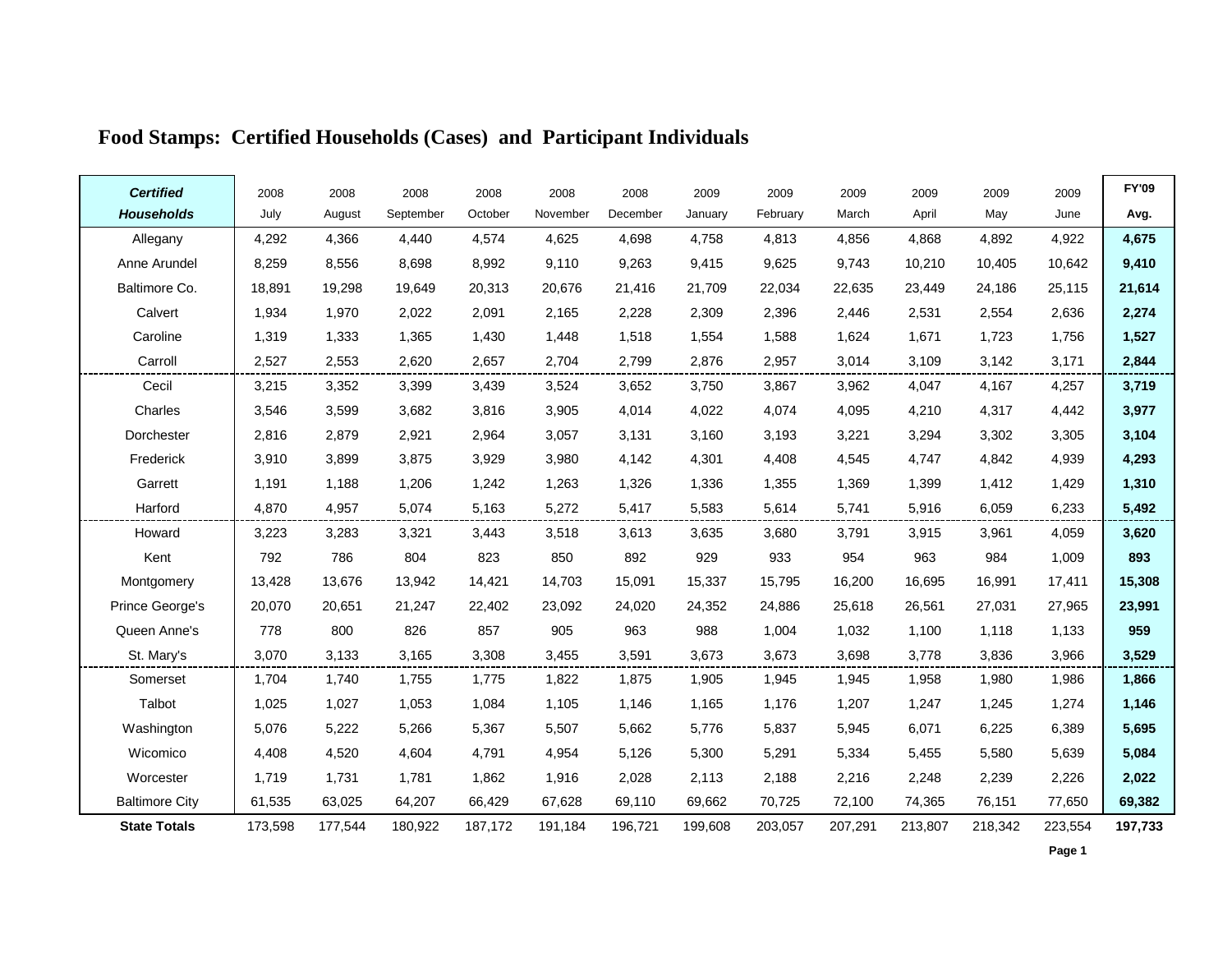| <b>TOTAL- FS</b>      | 2008    | 2008    | 2008      | 2008    | 2008     | 2008     | 2009    | 2009     | 2009    | 2009    | 2009    | 2009    | FY'09   |
|-----------------------|---------|---------|-----------|---------|----------|----------|---------|----------|---------|---------|---------|---------|---------|
| <b>Participants</b>   | July    | August  | September | October | November | December | January | February | March   | April   | May     | June    | Avg.    |
| Allegany              | 9,205   | 9,369   | 9,502     | 9,783   | 9,858    | 10,013   | 10,106  | 10,197   | 10,281  | 10,422  | 10,558  | 10,695  | 9,999   |
| Anne Arundel          | 18,158  | 18,807  | 19,141    | 19,846  | 20,153   | 20,483   | 20,736  | 21,173   | 21,490  | 22,560  | 23,099  | 23,720  | 20,781  |
| Baltimore Co.         | 41,053  | 42,192  | 43,014    | 44,534  | 45,454   | 47,023   | 47,629  | 48,425   | 49,728  | 51,516  | 53,367  | 55,509  | 47,454  |
| Calvert               | 4,295   | 4,370   | 4,543     | 4,703   | 4,879    | 4,991    | 5,133   | 5,342    | 5,441   | 5,676   | 5,747   | 6,001   | 5,093   |
| Caroline              | 3,060   | 3,090   | 3,210     | 3,392   | 3,427    | 3,580    | 3,713   | 3,816    | 3,891   | 4,009   | 4,113   | 4,207   | 3,626   |
| Carroll               | 5,468   | 5,574   | 5,711     | 5,825   | 5,909    | 6,082    | 6,278   | 6,482    | 6,599   | 6,829   | 6,928   | 7,033   | 6,227   |
| Cecil                 | 7,541   | 7,886   | 7,932     | 8,054   | 8,241    | 8,532    | 8,729   | 8,974    | 9,267   | 9,462   | 9,783   | 9,986   | 8,699   |
| Charles               | 7,944   | 8,116   | 8,318     | 8,643   | 8,833    | 9,008    | 9,015   | 9,119    | 9,151   | 9,409   | 9,694   | 9,981   | 8,936   |
| Dorchester            | 5,615   | 5,709   | 5,781     | 5,882   | 6,056    | 6,180    | 6,230   | 6,334    | 6,385   | 6,513   | 6,549   | 6,572   | 6,151   |
| Frederick             | 8,742   | 8,697   | 8,631     | 8,786   | 8,966    | 9,245    | 9,612   | 9,892    | 10,195  | 10,671  | 10,899  | 11,192  | 9,627   |
| Garrett               | 2,881   | 2.840   | 2,876     | 2,986   | 3,039    | 3,199    | 3,249   | 3,309    | 3,354   | 3,444   | 3,462   | 3,518   | 3,180   |
| Harford               | 11,184  | 11,464  | 11,723    | 11,886  | 12,224   | 12,547   | 12,894  | 12,986   | 13,209  | 13,668  | 14,076  | 14,460  | 12,693  |
| Howard                | 7,059   | 7,203   | 7,299     | 7,588   | 7,772    | 7,928    | 7,939   | 8,032    | 8,289   | 8,579   | 8,692   | 8,912   | 7,941   |
| Kent                  | 1,628   | 1,601   | 1,636     | 1,669   | 1,736    | 1,826    | 1,877   | 1,879    | 1,943   | 2,002   | 2,044   | 2,054   | 1,825   |
| Montgomery            | 27,799  | 28,439  | 29,104    | 30,242  | 30,865   | 31,633   | 32,085  | 33,074   | 33,917  | 34,970  | 35,803  | 36,654  | 32,049  |
| Prince George's       | 45,314  | 47,931  | 49,341    | 52,177  | 53,879   | 55,852   | 56,547  | 57,673   | 59,405  | 61,484  | 62,688  | 64,652  | 55,579  |
| Queen Anne's          | 1,695   | 1,754   | 1,820     | 1,890   | 1,993    | 2,124    | 2,174   | 2,220    | 2,250   | 2,405   | 2,456   | 2,498   | 2,107   |
| St. Mary's            | 6,955   | 7,122   | 7,218     | 7,557   | 7,873    | 8,140    | 8,296   | 8,309    | 8,342   | 8,555   | 8,672   | 8,972   | 8,001   |
| Somerset              | 3,680   | 3,797   | 3,808     | 3,833   | 3,944    | 4,064    | 4,097   | 4,186    | 4,181   | 4,181   | 4,218   | 4,224   | 4,018   |
| Talbot                | 1,993   | 1,981   | 2,053     | 2,128   | 2,171    | 2,238    | 2,275   | 2,312    | 2,380   | 2,447   | 2,457   | 2,495   | 2,244   |
| Washington            | 11,603  | 11,937  | 12,113    | 12,359  | 12,713   | 13,068   | 13,290  | 13,457   | 13,686  | 14,086  | 14,453  | 14,773  | 13,128  |
| Wicomico              | 10,386  | 10,645  | 10,882    | 11,242  | 11,586   | 11,884   | 12,264  | 12,320   | 12,481  | 12,802  | 13,091  | 13,241  | 11,902  |
| Worcester             | 3,689   | 3,736   | 3,842     | 4,059   | 4,200    | 4,389    | 4,549   | 4,705    | 4,736   | 4,826   | 4,839   | 4,872   | 4,370   |
| <b>Baltimore City</b> | 124,735 | 127,784 | 129,800   | 133,828 | 136,091  | 138,344  | 138,882 | 140,123  | 142,086 | 146,010 | 149,258 | 151,802 | 138,229 |
| <b>State Totals</b>   | 371,682 | 382,044 | 389,298   | 402,892 | 411,862  | 422,373  | 427,599 | 434,339  | 442,687 | 456,526 | 466,946 | 478,023 | 423,856 |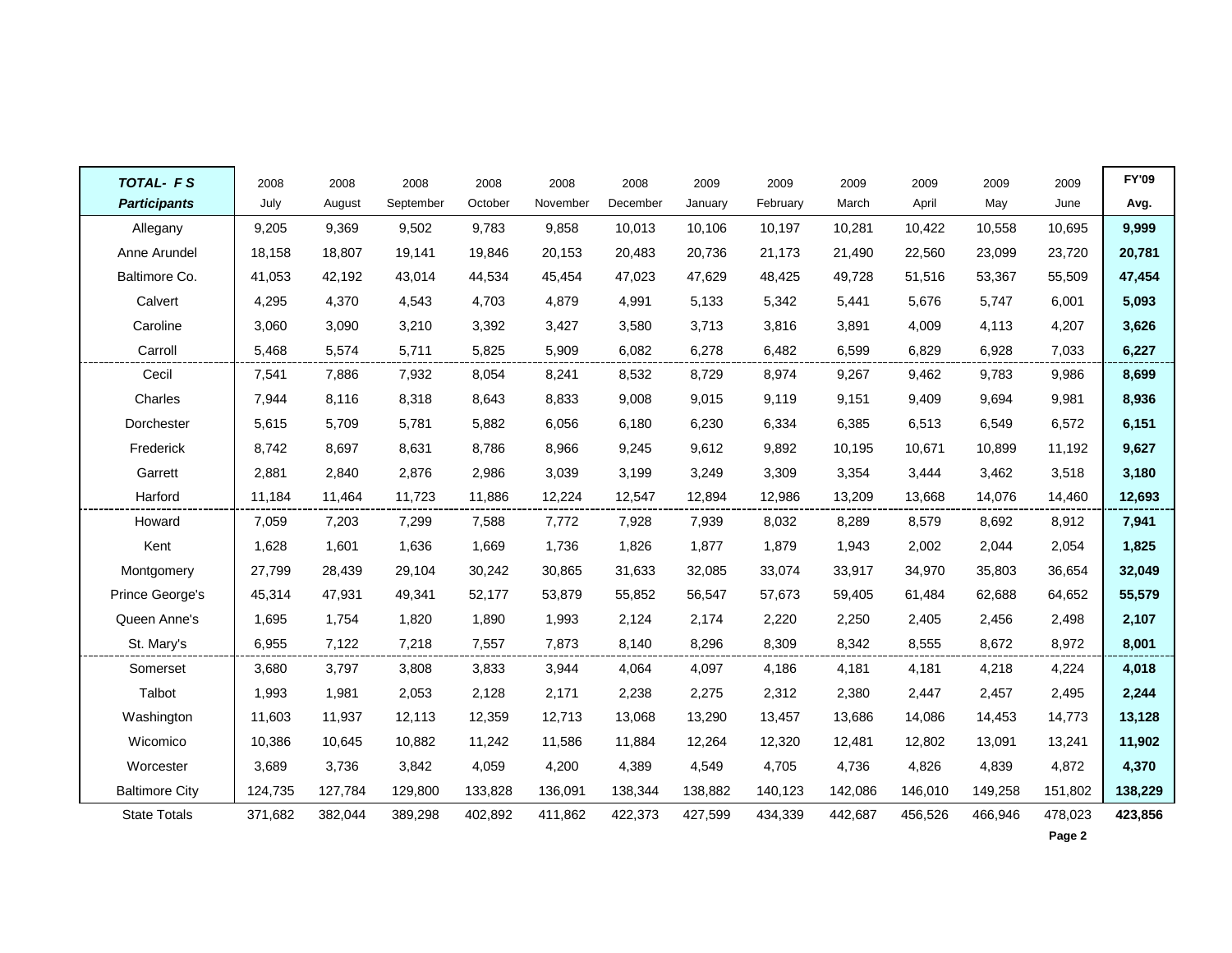| <b>Applications</b>   | 2008  | 2008             | 2008      | 2008    | 2008                    | 2008           | 2009    | 2009           | 2009  | 2009  | 2009           | 2009            | <b>FY'09</b>   |
|-----------------------|-------|------------------|-----------|---------|-------------------------|----------------|---------|----------------|-------|-------|----------------|-----------------|----------------|
| <b>Received</b>       | July  | August           | September | October | November                | December       | January | February       | March | April | May            | June            | Avg.           |
| Allegany              | 44    | 44               | 45        | 47      | 44                      | 47             | 34      | 47             | 35    | 40    | 37             | 44              | 42             |
| Anne Arundel          | 216   | 210              | 183       | 216     | 192                     | 226            | 268     | 244            | 238   | 280   | 195            | 229             | 225            |
| Baltimore Co.         | 339   | 279              | 277       | 339     | 237                     | 303            | 291     | 283            | 298   | 337   | 273            | 306             | 297            |
| Calvert               | 29    | 32               | 30        | 32      | 27                      | 30             | 31      | 24             | 20    | 26    | 26             | 18              | 27             |
| Caroline              | 10    | 14               | 13        | 20      | 13                      | 13             | 11      | 16             | 15    | 13    | 15             | 12              | 14             |
| Carroll               | 41    | 47               | 57        | 71      | 48                      | 84             | 98      | 73             | 81    | 94    | 63             | 41              | 67             |
| Cecil                 | 77    | 76               | 77        | 88      | 68                      | 75             | 101     | 102            | 74    | 73    | 73             | 90              | 81             |
| Charles               | 55    | 37               | 33        | 46      | 42                      | 39             | 36      | 48             | 54    | 51    | 27             | 37              | 42             |
| Dorchester            | 11    | 21               | 16        | 30      | 14                      | 20             | 18      | 13             | 23    | 15    | 21             | 12              | 18             |
| Frederick             | 60    | 61               | 46        | 72      | 52                      | 81             | 69      | 75             | 75    | 71    | 62             | 65              | 66             |
| Garrett               | 5     | $\boldsymbol{9}$ | 9         | 8       | $\overline{\mathbf{4}}$ | 5              | 10      | $\overline{7}$ | 5     | 11    | $\overline{4}$ | $\overline{7}$  | $\overline{7}$ |
| Harford               | 61    | 52               | 70        | 60      | 39                      | 52             | 58      | 46             | 65    | 71    | 55             | 54              | 57             |
| Howard                | 35    | 41               | 29        | 40      | 29                      | 39             | 30      | 30             | 28    | 27    | 39             | 27              | 33             |
| Kent                  | 13    | 12               | 10        | 15      | 14                      | 16             | 14      | 11             | 17    | 14    | 22             | 14              | 14             |
| Montgomery            | 241   | 248              | 234       | 319     | 249                     | 296            | 276     | 285            | 287   | 292   | 247            | 280             | 271            |
| Prince George's       | 227   | 177              | 174       | 205     | 153                     | 191            | 183     | 196            | 207   | 215   | 186            | 168             | 190            |
| Queen Anne's          | 11    | 13               | 13        | 11      | 6                       | 12             | 13      | 9              | 14    | 15    | 11             | 11              | $12$           |
| St. Mary's            | 34    | 40               | 37        | 32      | 34                      | 42             | 52      | 35             | 47    | 47    | 28             | 48              | 40             |
| Somerset              | 13    | 13               | 18        | 14      | 16                      | 12             | 19      | 14             | 11    | 11    | 13             | 10 <sup>1</sup> | 14             |
| Talbot                | 14    | 6                | 11        | 10      | 10                      | $\overline{7}$ | 9       | 12             | 11    | 13    | $\overline{7}$ | 5               | 10             |
| Washington            | 68    | 59               | 68        | 81      | 68                      | 72             | 103     | 97             | 93    | 92    | 70             | 83              | 80             |
| Wicomico              | 31    | 26               | 49        | 47      | 36                      | 40             | 37      | 28             | 25    | 30    | 20             | 23              | 33             |
| Worcester             | 13    | $\boldsymbol{9}$ | 14        | 21      | 22                      | 21             | 21      | 24             | 33    | 25    | 15             | 24              | 20             |
| <b>Baltimore City</b> | 1,891 | 1,715            | 1,858     | 2,192   | 1,600                   | 2,045          | 1,899   | 1,756          | 1,859 | 2,015 | 1,822          | 1,989           | 1,887          |
| <b>State Totals</b>   | 3,539 | 3,241            | 3,371     | 4,016   | 3,017                   | 3,768          | 3,681   | 3,475          | 3,615 | 3,878 | 3,331          | 3,597           | 3,544          |

# **Temporary Disability Assistance Program ( TDAP )**

# **Applications Received, Applications Approved and Cases Closed**

**Page 1**

 $\blacksquare$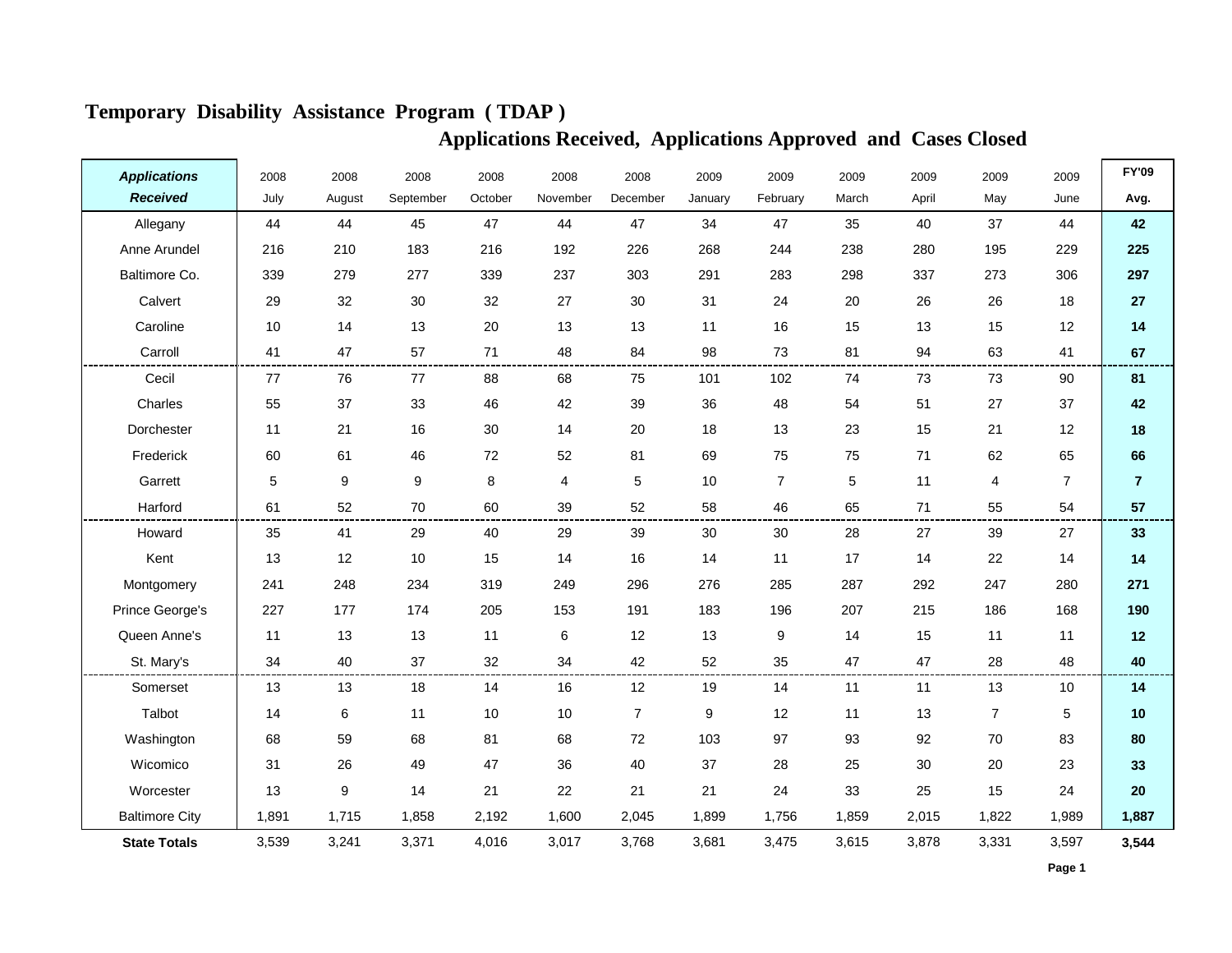| <b>Applications</b>   | 2008            | 2008           | 2008           | 2008           | 2008           | 2008           | 2009    | 2009           | 2009  | 2009           | 2009           | 2009           | <b>FY'09</b>            |
|-----------------------|-----------------|----------------|----------------|----------------|----------------|----------------|---------|----------------|-------|----------------|----------------|----------------|-------------------------|
| <b>Approved</b>       | July            | August         | September      | October        | November       | December       | January | February       | March | April          | May            | June           | Avg.                    |
| Allegany              | 31              | 20             | 28             | 20             | 21             | 16             | 25      | 18             | 27    | 17             | 19             | 22             | 22                      |
| Anne Arundel          | 66              | 60             | 51             | 68             | 50             | 50             | 56      | 58             | 58    | 65             | 62             | 61             | 59                      |
| Baltimore Co.         | 144             | 130            | 106            | 155            | 106            | 117            | 128     | 130            | 123   | 147            | 123            | 172            | 132                     |
| Calvert               | 17              | 27             | 19             | 25             | $\,$ 5 $\,$    | 19             | 18      | 19             | 18    | 19             | 15             | 13             | 18                      |
| Caroline              | 5               | 6              | 11             | 10             | 11             | 4              | 8       | 14             | 16    | 5              | $\sqrt{5}$     | 8              | 9                       |
| Carroll               | 30              | 23             | 19             | 20             | 17             | 15             | 18      | 26             | 26    | 21             | 18             | 18             | 21                      |
| Cecil                 | 23              | 22             | 26             | 33             | 25             | 21             | 35      | 34             | 33    | 30             | 15             | 26             | 27                      |
| Charles               | 21              | 17             | 19             | 14             | 16             | 17             | 24      | 16             | 18    | 15             | 18             | 11             | 17                      |
| Dorchester            | 8               | 13             | $\overline{7}$ | $\overline{7}$ | 26             | 13             | 10      | $\,6\,$        | 13    | $\overline{7}$ | 4              | $\overline{7}$ | 10                      |
| Frederick             | 14              | 15             | 16             | 17             | 16             | 25             | 19      | 31             | 24    | 27             | 25             | 21             | 21                      |
| Garrett               | 3               | 4              | 6              | 6              | 3              | $\mathbf{3}$   | 9       | $\overline{4}$ | 6     | 3              | $\sqrt{5}$     | $\overline{2}$ | $\overline{\mathbf{5}}$ |
| Harford               | 22              | 19             | 24             | 44             | 28             | 23             | 20      | 39             | 35    | 30             | 27             | 27             | 28                      |
| Howard                | 12              | 17             | 16             | 12             | 6              | 12             | 11      | 14             | 12    | 9              | 6              | 16             | 12                      |
| Kent                  | $\,6\,$         | $\mathbf{1}$   | 3              | $\overline{7}$ | $\overline{7}$ | 4              | 5       | $\mathbf{3}$   | 3     | 5              | $\,6\,$        | 5              | 5                       |
| Montgomery            | 63              | 63             | 61             | 62             | 64             | 54             | 60      | 55             | 52    | 63             | 44             | 50             | 58                      |
| Prince George's       | 97              | 67             | 61             | 73             | 66             | 76             | 71      | 66             | 88    | 76             | 58             | 60             | 72                      |
| Queen Anne's          | $5\phantom{.0}$ | 6              | 11             | 6              | 3              | 5              | 8       | 6              | 5     | 8              | 4              | 6              | $6\phantom{a}$          |
| St. Mary's            | 20              | 25             | 17             | 26             | 14             | 24             | 33      | 28             | 20    | 24             | 17             | 14             | 22                      |
| Somerset              | 9               | 6              | 6              | $\overline{7}$ | 8              | $\overline{7}$ | 14      | 10             | 9     | 10             | $\overline{1}$ | 8              | 8                       |
| Talbot                | 3               | $\overline{7}$ | 1              | 2              | $\overline{c}$ | 3              | 5       | 4              | 3     | 11             | $\,6$          | $\overline{2}$ | 4                       |
| Washington            | 13              | 18             | 11             | 30             | 8              | 33             | 22      | 34             | 22    | 24             | 21             | 15             | 21                      |
| Wicomico              | 14              | 14             | 21             | 21             | 13             | 22             | 16      | 12             | 25    | 15             | 13             | 11             | 16                      |
| Worcester             | $\overline{c}$  | 5              | 4              | 7              | $\overline{7}$ | $\overline{7}$ | 4       | 8              | 5     | 16             | 9              | $\overline{7}$ | $\overline{7}$          |
| <b>Baltimore City</b> | 1,109           | 1,056          | 1,002          | 1,358          | 1,005          | 1,146          | 1,052   | 1,066          | 1,011 | 1,234          | 1,026          | 1,063          | 1,094                   |
| <b>State Totals</b>   | 1,737           | 1,641          | 1,546          | 2,030          | 1,527          | 1,716          | 1,671   | 1,701          | 1,652 | 1,881          | 1,547          | 1,645          | 1,691                   |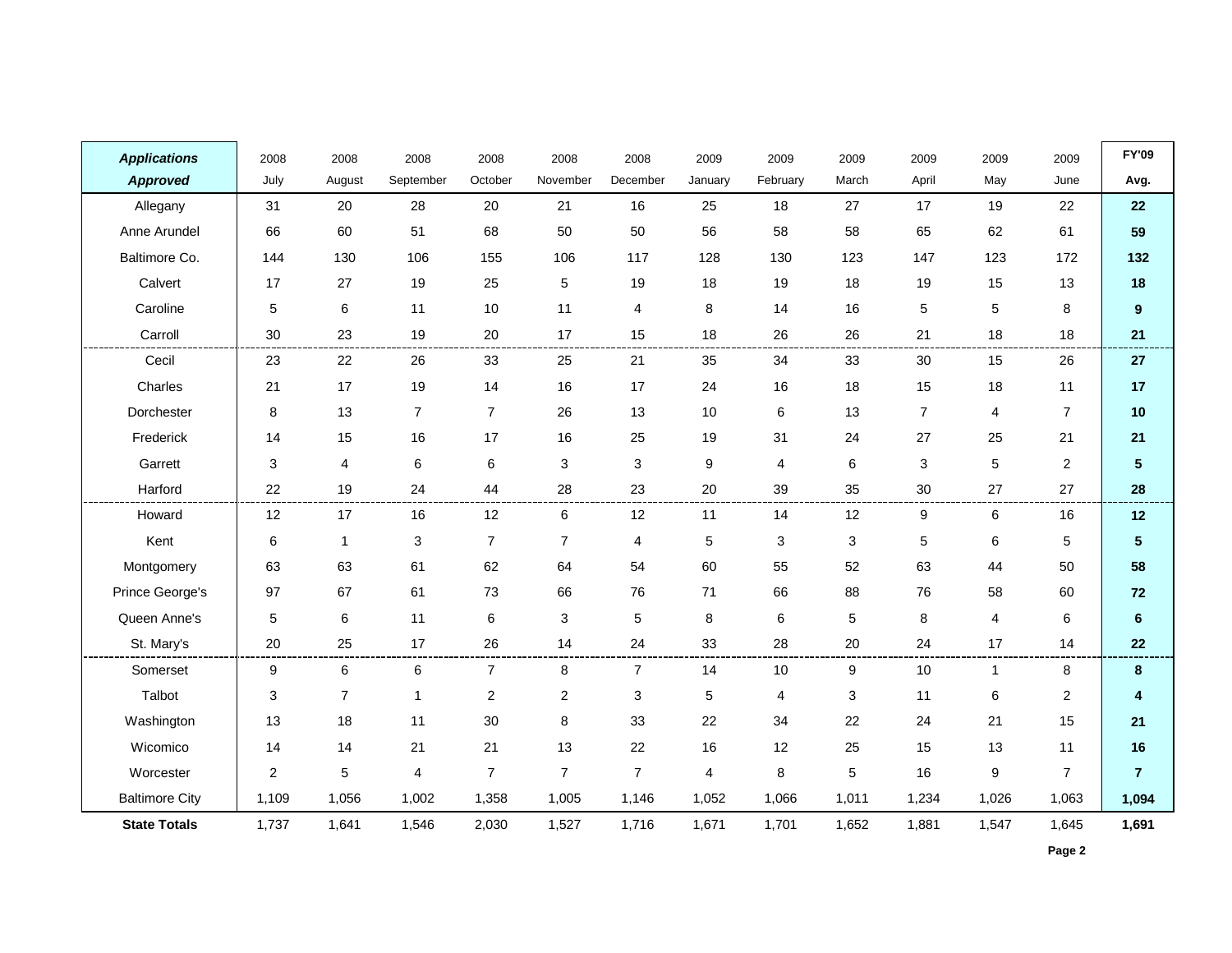| <b>Cases</b>          | 2008           | 2008   | 2008         | 2008    | 2008           | 2008           | 2009           | 2009             | 2009           | 2009             | 2009             | 2009             | <b>FY'09</b>   |
|-----------------------|----------------|--------|--------------|---------|----------------|----------------|----------------|------------------|----------------|------------------|------------------|------------------|----------------|
| <b>Closed</b>         | July           | August | September    | October | November       | December       | January        | February         | March          | April            | May              | June             | Avg.           |
| Allegany              | 21             | 14     | 19           | 21      | 16             | 21             | 17             | 20               | 20             | 20               | 29               | 20               | 20             |
| Anne Arundel          | 63             | 58     | 46           | 55      | 35             | 70             | 72             | 70               | 52             | 60               | 60               | 60               | 58             |
| Baltimore Co.         | 140            | 89     | 93           | 125     | 96             | 77             | 122            | 86               | 94             | 115              | 137              | 154              | 111            |
| Calvert               | 21             | 24     | 17           | 16      | 20             | 15             | 19             | 5                | 11             | 15               | 23               | 15               | 17             |
| Caroline              | 10             | 8      | 12           | 15      | $\bf 8$        | $\overline{7}$ | 10             | $\overline{7}$   | $\sqrt{3}$     | 9                | $\,6\,$          | $\overline{4}$   | ${\bf 8}$      |
| Carroll               | 19             | 18     | 17           | 19      | 24             | 15             | 26             | 11               | 17             | 18               | 23               | 19               | 19             |
| Cecil                 | 25             | 22     | 23           | 28      | 21             | 12             | 37             | 26               | 33             | 20               | 27               | 23               | 25             |
| Charles               | 19             | 18     | 13           | 21      | 24             | 9              | 16             | 15               | 10             | $\overline{7}$   | 16               | 22               | 16             |
| Dorchester            | $\overline{7}$ | 8      | 9            | 14      | $\overline{7}$ | 10             | 12             | 11               | 12             | 16               | 14               | $\boldsymbol{9}$ | 11             |
| Frederick             | 18             | 22     | 14           | 11      | 13             | 21             | 27             | 15               | 16             | 16               | 31               | 24               | 19             |
| Garrett               | $\overline{7}$ | 5      | 6            | 6       | 8              | $\overline{2}$ | $\mathbf{1}$   | $\overline{4}$   | 3              | 10               | 4                | 4                | 5              |
| Harford               | 36             | 25     | 19           | 18      | 17             | $20\,$         | 31             | 17               | 26             | 23               | 28               | 23               | 24             |
| Howard                | 9              | 13     | 12           | 6       | 11             | 11             | 15             | 25               | 11             | 11               | 26               | 15               | 14             |
| Kent                  | $\sqrt{5}$     | 5      | 3            | 3       | 4              | $\mathbf{1}$   | 3              | $\,6\,$          | $\mathbf{1}$   | 5                | $\boldsymbol{7}$ | 11               | 5              |
| Montgomery            | 50             | 50     | 46           | 41      | 64             | 43             | 58             | 42               | 38             | 50               | 56               | 61               | 50             |
| Prince George's       | 59             | 75     | 62           | 66      | 72             | 51             | 87             | 54               | 81             | 80               | 73               | 65               | 69             |
| Queen Anne's          | 4              | 5      | 8            | 5       | 3              | 5              | 6              | 5                | 4              | 4                | $\boldsymbol{7}$ | $\overline{2}$   | 5              |
| St. Mary's            | 12             | 18     | 15           | 8       | 18             | 13             | 18             | 17               | 11             | 20               | 27               | 28               | 17             |
| Somerset              | 6              | 4      | 4            | 12      | 5              | 6              | 6              | 8                | 6              | $\overline{7}$   | 10               | $\overline{4}$   | $\overline{7}$ |
| Talbot                | $\overline{7}$ | 3      | 6            | 6       | 4              | 3              | $\overline{c}$ | $\mathbf{1}$     | 1              | $\boldsymbol{0}$ | $\,$ 5 $\,$      | 5                | 4              |
| Washington            | 23             | 13     | 17           | 29      | 15             | 14             | 20             | 16               | 30             | 28               | 36               | 24               | 22             |
| Wicomico              | 25             | 16     | 15           | 23      | 6              | 13             | 18             | 13               | 22             | 15               | 29               | 9                | 17             |
| Worcester             | 6              | 6      | $\mathbf{1}$ | 6       | 3              | 4              | 8              | $\boldsymbol{2}$ | $\overline{7}$ | $\,6\,$          | 10               | 11               | $6\phantom{a}$ |
| <b>Baltimore City</b> | 817            | 691    | 639          | 649     | 623            | 592            | 768            | 491              | 510            | 677              | 1,034            | 1,023            | 710            |
| <b>State Totals</b>   | 1,409          | 1,210  | 1,116        | 1,203   | 1,117          | 1,035          | 1,399          | 967              | 1,019          | 1,232            | 1,718            | 1,635            | 1,255          |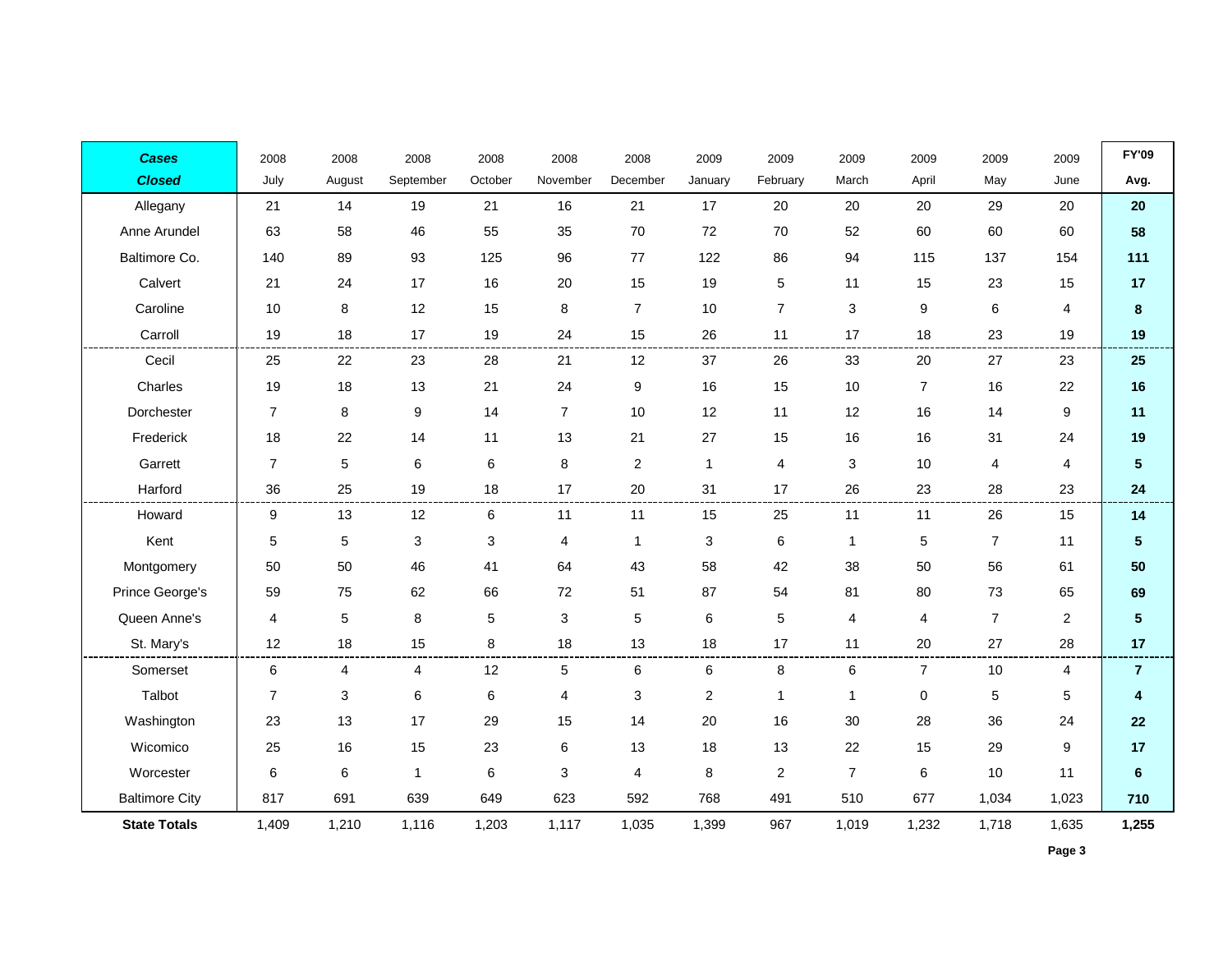| <b>TOTAL</b>          | 2008   | 2008   | 2008      | 2008    | 2008     | 2008     | 2009    | 2009     | 2009   | 2009   | 2009   | 2009   | <b>FY'09</b> |
|-----------------------|--------|--------|-----------|---------|----------|----------|---------|----------|--------|--------|--------|--------|--------------|
| <b>Recipients</b>     | July   | August | September | October | November | December | January | February | March  | April  | May    | June   | Avg.         |
| Allegany              | 234    | 242    | 258       | 243     | 260      | 249      | 268     | 255      | 272    | 264    | 268    | 272    | 257          |
| Anne Arundel          | 572    | 530    | 527       | 562     | 577      | 556      | 553     | 557      | 595    | 609    | 605    | 591    | 570          |
| Baltimore Co.         | 1,114  | 1,168  | 1,181     | 1,313   | 1,196    | 1,249    | 1,242   | 1,315    | 1,299  | 1,328  | 1,312  | 1,389  | 1,259        |
| Calvert               | 142    | 151    | 155       | 159     | 146      | 154      | 161     | 172      | 176    | 175    | 175    | 185    | 163          |
| Caroline              | 80     | 90     | 85        | 78      | 86       | 76       | 79      | 92       | 95     | 84     | 90     | 99     | 86           |
| Carroll               | 182    | 181    | 189       | 190     | 179      | 186      | 180     | 195      | 205    | 206    | 196    | 198    | 191          |
| Cecil                 | 226    | 233    | 233       | 250     | 256      | 259      | 264     | 270      | 278    | 278    | 270    | 278    | 258          |
| Charles               | 160    | 165    | 180       | 153     | 152      | 162      | 182     | 178      | 190    | 192    | 196    | 177    | 174          |
| Dorchester            | 89     | 100    | 97        | 90      | 125      | 124      | 111     | 111      | 123    | 113    | 96     | 98     | 106          |
| Frederick             | 162    | 158    | 174       | 177     | 187      | 201      | 197     | 221      | 224    | 228    | 223    | 216    | 197          |
| Garrett               | 49     | 49     | 50        | 51      | 48       | 47       | 70      | 56       | 63     | 52     | 59     | 57     | 54           |
| Harford               | 215    | 213    | 225       | 272     | 274      | 270      | 258     | 301      | 305    | 298    | 311    | 316    | 272          |
| Howard                | 115    | 129    | 136       | 139     | 120      | 123      | 115     | 110      | 119    | 117    | 94     | 113    | 119          |
| Kent                  | 50     | 44     | 45        | 53      | 59       | 59       | 60      | 57       | 61     | 63     | 60     | 58     | 56           |
| Montgomery            | 482    | 488    | 503       | 526     | 529      | 533      | 549     | 557      | 586    | 598    | 570    | 573    | 541          |
| Prince George's       | 683    | 636    | 654       | 657     | 630      | 670      | 643     | 656      | 666    | 658    | 629    | 609    | 649          |
| Queen Anne's          | 46     | 48     | 55        | 54      | 54       | 54       | 64      | 59       | 59     | 64     | 60     | 67     | 57           |
| St. Mary's            | 130    | 147    | 141       | 164     | 173      | 179      | 205     | 217      | 206    | 212    | 198    | 184    | 180          |
| Somerset              | 68     | 69     | 69        | 65      | 72       | 74       | 84      | 92       | 92     | 95     | 90     | 96     | 81           |
| Talbot                | 36     | 39     | 33        | 29      | 30       | 28       | 31      | 35       | 35     | 52     | 53     | 46     | 37           |
| Washington            | 227    | 234    | 225       | 240     | 213      | 256      | 246     | 291      | 256    | 256    | 257    | 250    | 246          |
| Wicomico              | 175    | 169    | 181       | 191     | 191      | 211      | 205     | 202      | 213    | 198    | 193    | 194    | 194          |
| Worcester             | 35     | 37     | 43        | 42      | 49       | 57       | 48      | 56       | 51     | 67     | 68     | 58     | 51           |
| <b>Baltimore City</b> | 7,107  | 7,403  | 7,780     | 8,506   | 8,984    | 9,469    | 9,676   | 10,349   | 10,848 | 11,371 | 11,542 | 11,491 | 9,544        |
| <b>State Totals</b>   | 12,379 | 12,723 | 13,219    | 14,204  | 14,590   | 15,246   | 15,491  | 16,404   | 17,017 | 17,578 | 17,615 | 17,615 | 15,340       |

# **Temporary Disability Assistance Program ( TDAP ) Recipients**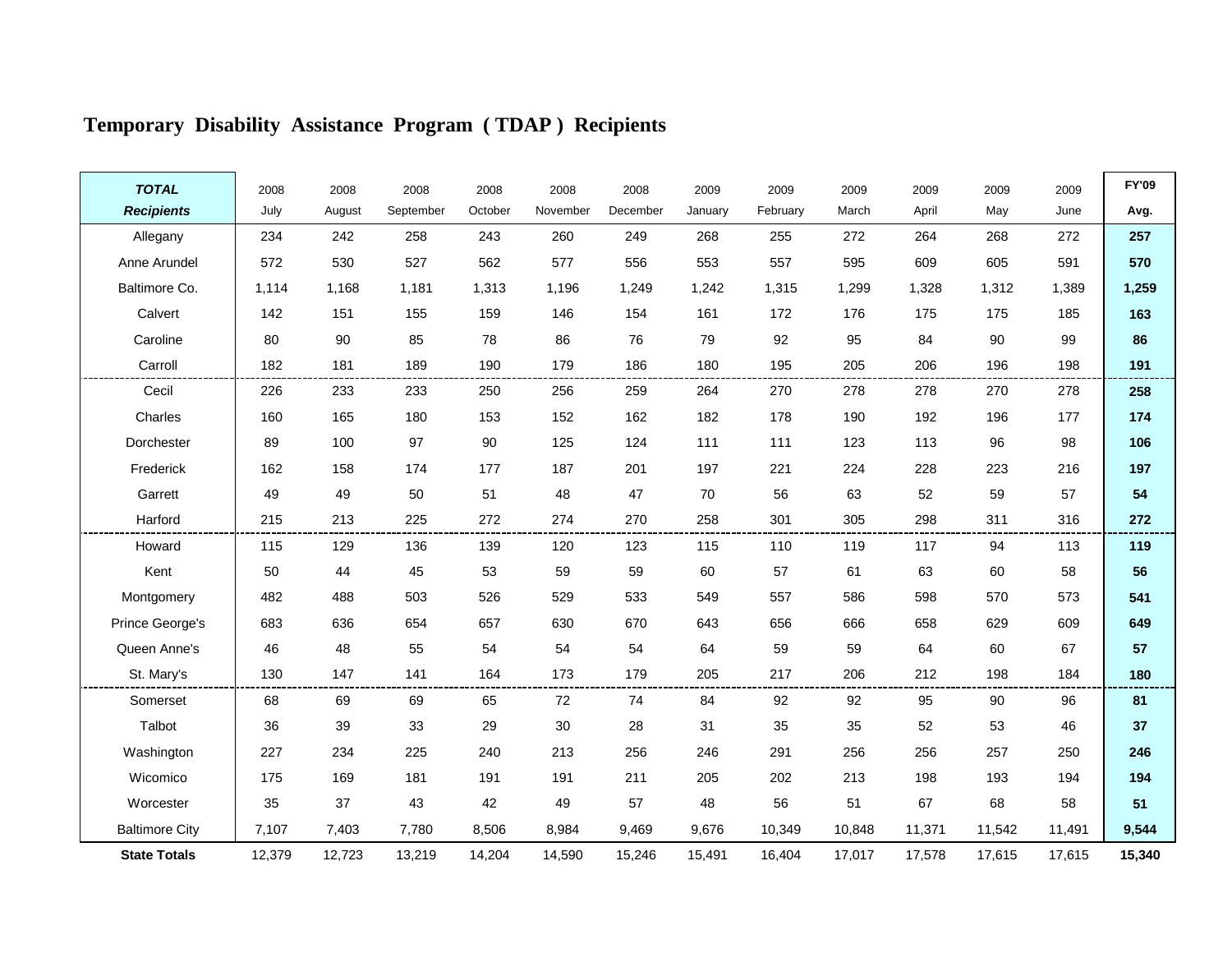**Page 2**

r

| <b>Short Term</b>     | 2008           | 2008             | 2008           | 2008           | 2008                    | 2008             | 2009             | 2009           | 2009           | 2009  | 2009        | 2009           | <b>FY'09</b>     |
|-----------------------|----------------|------------------|----------------|----------------|-------------------------|------------------|------------------|----------------|----------------|-------|-------------|----------------|------------------|
| <b>Recipients</b>     | July           | August           | September      | October        | November                | December         | January          | February       | March          | April | May         | June           | Avg.             |
| Allegany              | 58             | 50               | 45             | 46             | 54                      | 45               | 66               | 56             | 53             | 47    | 45          | 32             | 50               |
| Anne Arundel          | 242            | 192              | 207            | 185            | 189                     | 164              | 144              | 145            | 169            | 181   | 179         | 172            | 181              |
| Baltimore Co.         | 360            | 313              | 292            | 332            | 244                     | 238              | 216              | 217            | 212            | 200   | 220         | 238            | 257              |
| Calvert               | 42             | 35               | 31             | 17             | 12                      | 22               | 26               | 33             | 33             | 27    | 29          | 41             | 29               |
| Caroline              | 22             | 18               | 24             | 18             | 19                      | 15               | 16               | 17             | 13             | 8     | 11          | 9              | 16               |
| Carroll               | 60             | 55               | 62             | 63             | 59                      | 65               | 58               | 61             | 71             | 74    | 69          | 75             | 64               |
| Cecil                 | 50             | 46               | 37             | 28             | 40                      | 43               | 50               | 43             | 35             | 34    | 29          | 19             | 38               |
| Charles               | 60             | 41               | 44             | 23             | 21                      | 17               | 34               | 29             | 42             | 43    | 50          | 41             | 37               |
| Dorchester            | 40             | 36               | 29             | 27             | 37                      | 26               | 24               | 24             | 39             | 24    | 17          | 19             | 29               |
| Frederick             | 50             | 41               | 40             | 44             | 50                      | 52               | 42               | 67             | 55             | 58    | 60          | 46             | 50               |
| Garrett               | 5              | $\overline{7}$   | 12             | 13             | 8                       | 8                | 13               | $\overline{7}$ | 9              | 5     | 10          | 9              | $\boldsymbol{9}$ |
| Harford               | 66             | 49               | 54             | 64             | 64                      | 56               | 40               | 48             | 63             | 56    | 63          | 49             | 56               |
| Howard                | 48             | 53               | 50             | 57             | 42                      | 41               | 40               | 38             | 45             | 37    | 33          | 44             | 44               |
| Kent                  | $\overline{7}$ | $\sqrt{5}$       | 4              | $\mathbf{1}$   | $\overline{\mathbf{4}}$ | $\sqrt{5}$       | 4                | $\overline{c}$ | $\overline{2}$ | 5     | 8           | 8              | $5\phantom{.0}$  |
| Montgomery            | 134            | 135              | 126            | 131            | 142                     | 149              | 149              | 137            | 150            | 159   | 153         | 149            | 143              |
| Prince George's       | 391            | 341              | 325            | 329            | 295                     | 296              | 297              | 282            | 267            | 234   | 160         | 170            | 282              |
| Queen Anne's          | 11             | 8                | 9              | $\overline{7}$ | 6                       | $\boldsymbol{9}$ | $\boldsymbol{9}$ | 6              | 6              | 8     | 4           | 9              | 8                |
| St. Mary's            | 70             | 67               | 68             | 86             | 84                      | 87               | 115              | 123            | 95             | 118   | 103         | 86             | 92               |
| Somerset              | 13             | 11               | $\overline{7}$ | 4              | $\overline{4}$          | $\,6\,$          | $\overline{7}$   | 9              | 8              | 10    | 8           | 12             | 8                |
| Talbot                | 14             | 18               | 13             | 9              | 13                      | $\,6\,$          | 5                | 6              | 4              | 3     | $\mathbf 5$ | $\overline{2}$ | 8                |
| Washington            | 34             | 23               | 12             | 15             | 10                      | 21               | 15               | 24             | 13             | 10    | 12          | 14             | 17               |
| Wicomico              | 45             | 28               | 17             | 23             | 17                      | 16               | $\overline{7}$   | 8              | 12             | 6     | 11          | 18             | 17               |
| Worcester             | $\,6\,$        | $\boldsymbol{2}$ | $\overline{c}$ | $\,$ 5 $\,$    | $\overline{7}$          | $\bf 8$          | 6                | 14             | 5              | 8     | 9           | 10             | $\overline{7}$   |
| <b>Baltimore City</b> | 2,543          | 2,244            | 2,015          | 1,879          | 1,669                   | 1,509            | 1,366            | 1,397          | 1,392          | 1,398 | 1,454       | 1,437          | 1,692            |
| <b>State Totals</b>   | 4,371          | 3,818            | 3,525          | 3,406          | 3,090                   | 2,904            | 2,749            | 2,793          | 2,793          | 2,753 | 2,742       | 2,709          | 3,138            |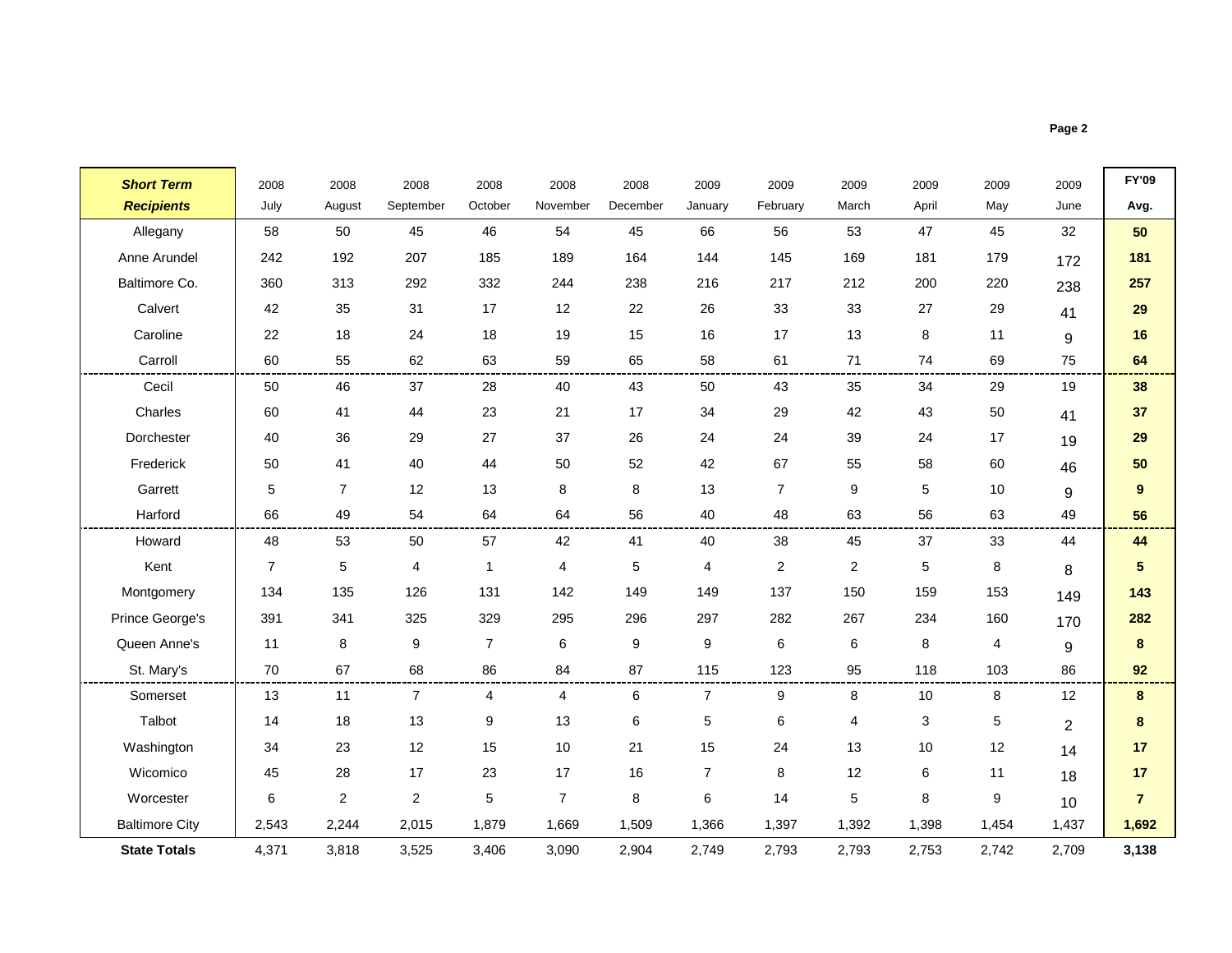**Page 3**

- r

| <b>Long Term</b>      | 2008  | 2008   | 2008      | 2008    | 2008     | 2008     | 2009    | 2009     | 2009   | 2009   | 2009   | 2009   | <b>FY'09</b> |
|-----------------------|-------|--------|-----------|---------|----------|----------|---------|----------|--------|--------|--------|--------|--------------|
| <b>Recipients</b>     | July  | August | September | October | November | December | January | February | March  | April  | May    | June   | Avg.         |
| Allegany              | 176   | 192    | 213       | 197     | 206      | 204      | 202     | 199      | 219    | 217    | 223    | 240    | 207          |
| Anne Arundel          | 330   | 338    | 320       | 377     | 388      | 392      | 409     | 412      | 426    | 428    | 426    | 419    | 389          |
| Baltimore Co.         | 754   | 855    | 889       | 981     | 952      | 1,011    | 1,026   | 1,098    | 1,087  | 1,128  | 1,092  | 1151   | 1,002        |
| Calvert               | 100   | 116    | 124       | 142     | 134      | 132      | 135     | 139      | 143    | 148    | 146    | 144    | 134          |
| Caroline              | 58    | 72     | 61        | 60      | 67       | 61       | 63      | 75       | 82     | 76     | 79     | 90     | 70           |
| Carroll               | 122   | 126    | 127       | 127     | 120      | 121      | 122     | 134      | 134    | 132    | 127    | 123    | 126          |
| Cecil                 | 176   | 187    | 196       | 222     | 216      | 216      | 214     | 227      | 243    | 244    | 241    | 259    | 220          |
| Charles               | 100   | 124    | 136       | 130     | 131      | 145      | 148     | 149      | 148    | 149    | 146    | 136    | 137          |
| Dorchester            | 49    | 64     | 68        | 63      | 88       | 98       | 87      | 87       | 84     | 89     | 79     | 79     | 78           |
| Frederick             | 112   | 117    | 134       | 133     | 137      | 149      | 155     | 154      | 169    | 170    | 163    | 170    | 147          |
| Garrett               | 44    | 42     | 38        | 38      | 40       | 39       | 57      | 49       | 54     | 47     | 49     | 48     | 45           |
| Harford               | 149   | 164    | 171       | 208     | 210      | 214      | 218     | 253      | 242    | 242    | 248    | 267    | 216          |
| Howard                | 67    | 76     | 86        | 82      | 78       | 82       | 75      | 72       | 74     | 80     | 61     | 69     | 75           |
| Kent                  | 43    | 39     | 41        | 52      | 55       | 54       | 56      | 55       | 59     | 58     | 52     | 50     | 51           |
| Montgomery            | 348   | 353    | 377       | 395     | 387      | 384      | 400     | 420      | 436    | 439    | 417    | 424    | 398          |
| Prince George's       | 292   | 295    | 329       | 328     | 335      | 374      | 346     | 374      | 399    | 424    | 469    | 439    | 367          |
| Queen Anne's          | 35    | 40     | 46        | 47      | 48       | 45       | 55      | 53       | 53     | 56     | 56     | 58     | 49           |
| St. Mary's            | 60    | 80     | 73        | 78      | 89       | 92       | 90      | 94       | 111    | 94     | 95     | 98     | 88           |
| Somerset              | 55    | 58     | 62        | 61      | 68       | 68       | 77      | 83       | 84     | 85     | 82     | 84     | 72           |
| Talbot                | 22    | 21     | 20        | 20      | 17       | 22       | 26      | 29       | 31     | 49     | 48     | 44     | 29           |
| Washington            | 193   | 211    | 213       | 225     | 203      | 235      | 231     | 267      | 243    | 246    | 245    | 236    | 229          |
| Wicomico              | 130   | 141    | 164       | 168     | 174      | 195      | 198     | 194      | 201    | 192    | 182    | 176    | 176          |
| Worcester             | 29    | 35     | 41        | 37      | 42       | 49       | 42      | 42       | 46     | 59     | 59     | 48     | 44           |
| <b>Baltimore City</b> | 4,564 | 5,159  | 5,765     | 6,627   | 7,315    | 7.960    | 8,310   | 8,952    | 9,456  | 9,973  | 10.088 | 10,054 | 7,852        |
| <b>State Totals</b>   | 8,008 | 8,905  | 9,694     | 10,798  | 11,500   | 12,342   | 12,742  | 13,611   | 14,224 | 14,825 | 14,873 | 14,906 | 12,202       |

٠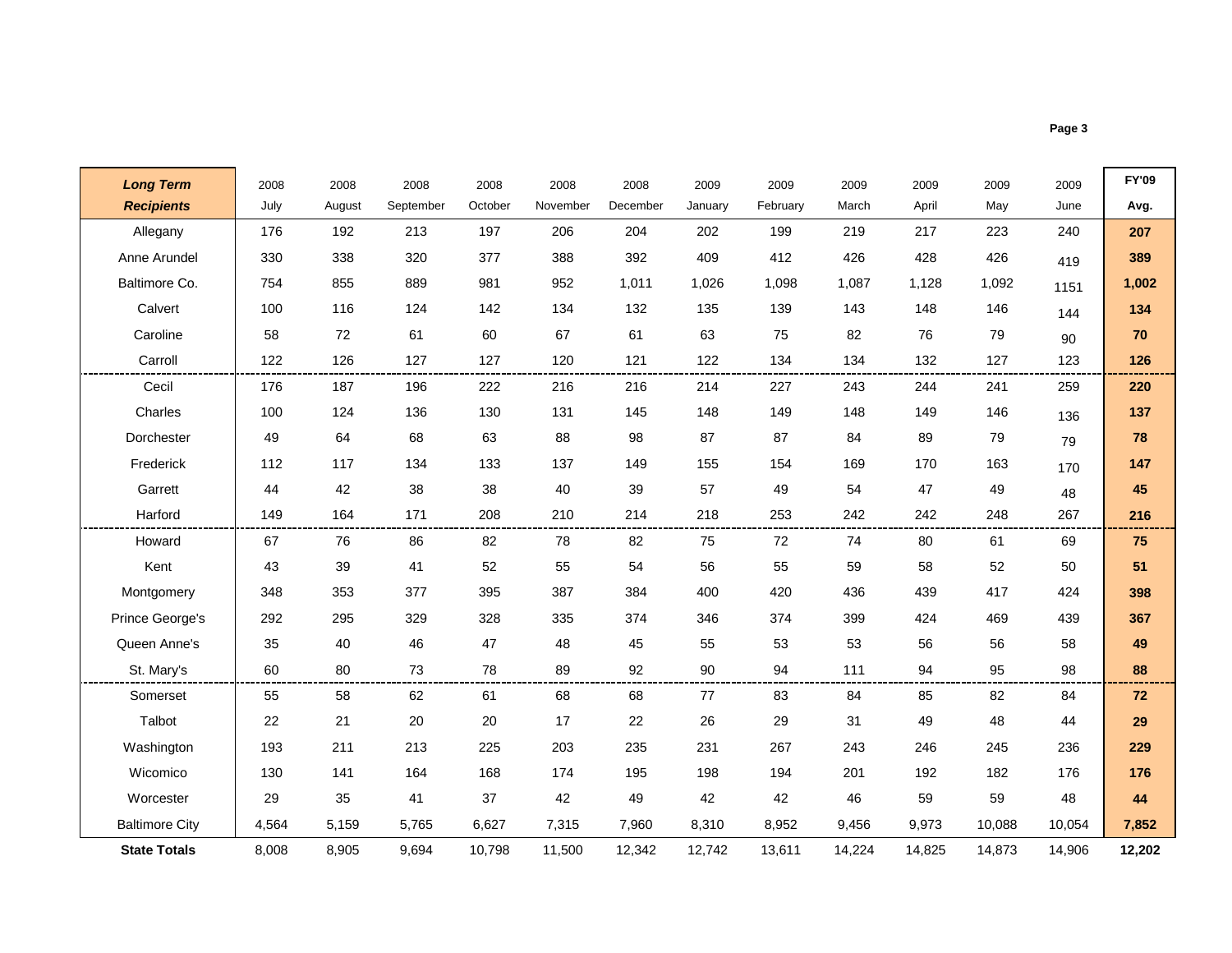| <b>Community Care</b>   | 2008   | 2008   | 2008      | 2008    | 2008     | 2008     | 2009    | 2009     | 2009   | 2009   | 2009   | 2009   | <b>FY'09</b> |
|-------------------------|--------|--------|-----------|---------|----------|----------|---------|----------|--------|--------|--------|--------|--------------|
| <b>Applic. Received</b> | July   | August | September | October | November | December | January | February | March  | April  | May    | June   | Avg.         |
| Allegany                | 538    | 570    | 528       | 594     | 471      | 452      | 484     | 446      | 439    | 460    | 414    | 427    | 485          |
| Anne Arundel            | 1,485  | 1,424  | 1,405     | 1,635   | 1,164    | 1,560    | 1,659   | 1,561    | 1,626  | 1,771  | 1,436  | 1,535  | 1,522        |
| Baltimore Co.           | 2,581  | 2,766  | 2,621     | 3,009   | 2,158    | 2,554    | 2,730   | 2,405    | 2,726  | 3,023  | 2,499  | 2,543  | 2,635        |
| Calvert                 | 294    | 328    | 341       | 362     | 242      | 294      | 331     | 291      | 306    | 327    | 278    | 298    | 308          |
| Caroline                | 270    | 269    | 242       | 236     | 187      | 221      | 195     | 189      | 172    | 188    | 202    | 209    | 215          |
| Carroll                 | 447    | 386    | 397       | 424     | 305      | 396      | 415     | 438      | 431    | 435    | 348    | 351    | 398          |
| Cecil                   | 633    | 652    | 644       | 676     | 539      | 546      | 559     | 587      | 610    | 639    | 561    | 552    | 600          |
| Charles                 | 527    | 534    | 490       | 566     | 430      | 441      | 491     | 475      | 471    | 569    | 465    | 467    | 494          |
| Dorchester              | 300    | 287    | 290       | 322     | 224      | 266      | 286     | 211      | 267    | 298    | 200    | 255    | 267          |
| Frederick               | 662    | 675    | 623       | 696     | 586      | 675      | 692     | 725      | 688    | 674    | 606    | 699    | 667          |
| Garrett                 | 181    | 200    | 193       | 171     | 132      | 127      | 165     | 126      | 136    | 149    | 153    | 124    | 155          |
| Harford                 | 823    | 861    | 815       | 855     | 692      | 700      | 732     | 678      | 770    | 706    | 715    | 718    | 755          |
| Howard                  | 602    | 625    | 637       | 652     | 469      | 526      | 567     | 538      | 632    | 628    | 505    | 509    | 574          |
| Kent                    | 152    | 134    | 106       | 126     | 90       | 112      | 106     | 95       | 142    | 130    | 110    | 105    | 117          |
| Montgomery              | 2,806  | 2,825  | 2,769     | 3,195   | 2,570    | 2,873    | 2,931   | 3,161    | 3,399  | 3,471  | 2,838  | 3,352  | 3,016        |
| Prince George's         | 4,196  | 4,067  | 3,995     | 4,435   | 3,088    | 3,792    | 4,070   | 4,116    | 4,474  | 4,721  | 3,826  | 4,109  | 4,074        |
| Queen Anne's            | 228    | 202    | 209       | 209     | 190      | 203      | 238     | 198      | 220    | 171    | 152    | 209    | 202          |
| St. Mary's              | 383    | 443    | 370       | 408     | 354      | 380      | 451     | 373      | 358    | 405    | 317    | 337    | 382          |
| Somerset                | 208    | 170    | 212       | 208     | 170      | 159      | 191     | 155      | 166    | 164    | 138    | 155    | 175          |
| Talbot                  | 184    | 179    | 179       | 168     | 151      | 149      | 184     | 180      | 146    | 175    | 147    | 147    | 166          |
| Washington              | 775    | 736    | 709       | 761     | 681      | 731      | 851     | 705      | 834    | 802    | 654    | 770    | 751          |
| Wicomico                | 550    | 603    | 595       | 691     | 420      | 526      | 525     | 458      | 542    | 621    | 476    | 604    | 551          |
| Worcester               | 260    | 266    | 348       | 319     | 279      | 297      | 278     | 253      | 309    | 300    | 226    | 242    | 281          |
| <b>Baltimore City</b>   | 7,473  | 6,969  | 7,320     | 8,518   | 6,371    | 7,268    | 7,474   | 6,758    | 7,275  | 7,961  | 6,776  | 6,995  | 7,263        |
| <b>State Totals</b>     | 26,558 | 26.171 | 26,038    | 29,236  | 21,963   | 25,248   | 26,605  | 25,122   | 27,139 | 28,788 | 24,042 | 25,712 | 26,052       |

# **Medical Assistance: Applications Received and Applications Approved**

**F** 

**MA APPS Page 1**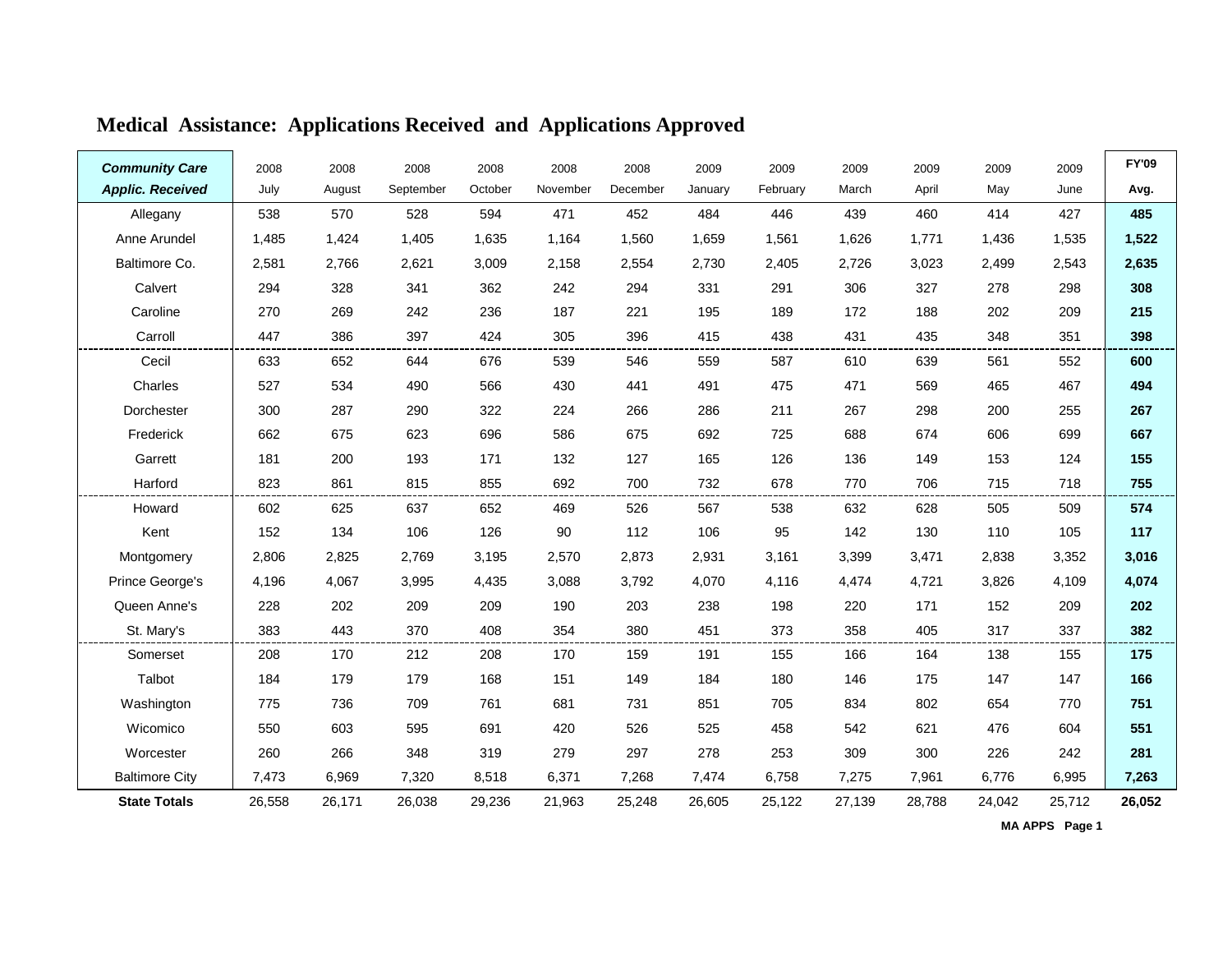| <b>Community Care</b>   | 2008   | 2008   | 2008      | 2008    | 2008     | 2008     | 2009    | 2009     | 2009   | 2009   | 2009   | 2009   | <b>FY'09</b> |
|-------------------------|--------|--------|-----------|---------|----------|----------|---------|----------|--------|--------|--------|--------|--------------|
| <b>Applic. Approved</b> | July   | August | September | October | November | December | January | February | March  | April  | May    | June   | Avg.         |
| Allegany                | 381    | 479    | 406       | 541     | 409      | 372      | 350     | 364      | 365    | 354    | 310    | 323    | 388          |
| Anne Arundel            | 1,188  | 1,155  | 1,110     | 1,277   | 954      | 1,158    | 1,149   | 1,240    | 1,291  | 1,395  | 1,126  | 1,207  | 1,188        |
| Baltimore Co.           | 2,060  | 2,254  | 2,222     | 2,643   | 1,983    | 2,286    | 2,336   | 2,254    | 2,383  | 2,616  | 2,187  | 2,287  | 2,293        |
| Calvert                 | 247    | 253    | 262       | 311     | 186      | 269      | 267     | 264      | 260    | 279    | 176    | 258    | 253          |
| Caroline                | 171    | 197    | 225       | 247     | 171      | 167      | 235     | 187      | 164    | 221    | 171    | 199    | 196          |
| Carroll                 | 362    | 323    | 305       | 329     | 231      | 307      | 268     | 350      | 292    | 355    | 248    | 280    | 304          |
| Cecil                   | 422    | 501    | 422       | 476     | 409      | 383      | 390     | 455      | 498    | 463    | 392    | 378    | 432          |
| Charles                 | 404    | 454    | 416       | 476     | 383      | 375      | 322     | 404      | 411    | 443    | 401    | 404    | 408          |
| Dorchester              | 228    | 225    | 185       | 205     | 180      | 199      | 208     | 168      | 201    | 213    | 116    | 190    | 193          |
| Frederick               | 489    | 492    | 473       | 573     | 422      | 494      | 560     | 542      | 556    | 568    | 483    | 597    | 521          |
| Garrett                 | 163    | 173    | 189       | 165     | 113      | 128      | 150     | 133      | 139    | 151    | 127    | 81     | 143          |
| Harford                 | 640    | 649    | 623       | 773     | 499      | 632      | 590     | 530      | 578    | 632    | 552    | 584    | 607          |
| Howard                  | 443    | 419    | 492       | 620     | 428      | 401      | 400     | 460      | 594    | 550    | 426    | 578    | 484          |
| Kent                    | 96     | 85     | 80        | 84      | 80       | 90       | 68      | 74       | 72     | 88     | 74     | 72     | 80           |
| Montgomery              | 2,414  | 2,317  | 2,433     | 2,832   | 2,152    | 2,393    | 2,565   | 2,547    | 2,635  | 2,995  | 2,261  | 2,590  | 2,511        |
| Prince George's         | 3,246  | 3,421  | 3,191     | 3,578   | 2,826    | 3,068    | 3,058   | 3,334    | 3,628  | 3,635  | 2,708  | 3,078  | 3,231        |
| Queen Anne's            | 197    | 139    | 140       | 181     | 118      | 132      | 177     | 148      | 152    | 137    | 100    | 145    | 147          |
| St. Mary's              | 300    | 362    | 315       | 364     | 294      | 309      | 357     | 323      | 294    | 351    | 280    | 293    | 320          |
| Somerset                | 159    | 179    | 178       | 186     | 151      | 146      | 159     | 123      | 137    | 127    | 106    | 119    | 148          |
| Talbot                  | 134    | 143    | 116       | 151     | 109      | 134      | 142     | 118      | 104    | 142    | 87     | 89     | 122          |
| Washington              | 596    | 562    | 555       | 656     | 505      | 617      | 543     | 616      | 617    | 671    | 406    | 548    | 574          |
| Wicomico                | 492    | 532    | 543       | 620     | 450      | 462      | 508     | 482      | 510    | 555    | 376    | 478    | 501          |
| Worcester               | 199    | 201    | 254       | 247     | 207      | 237      | 200     | 208      | 239    | 251    | 181    | 181    | 217          |
| <b>Baltimore City</b>   | 4,731  | 4,645  | 4,422     | 5,423   | 3,679    | 4,372    | 4,140   | 4,209    | 4,438  | 4,871  | 4,072  | 4,355  | 4,446        |
| <b>State Totals</b>     | 19,762 | 20,160 | 19,557    | 22,958  | 16,939   | 19,131   | 19,142  | 19,533   | 20,558 | 22,063 | 17,366 | 19,314 | 19,707       |

**MA APPS Page 2**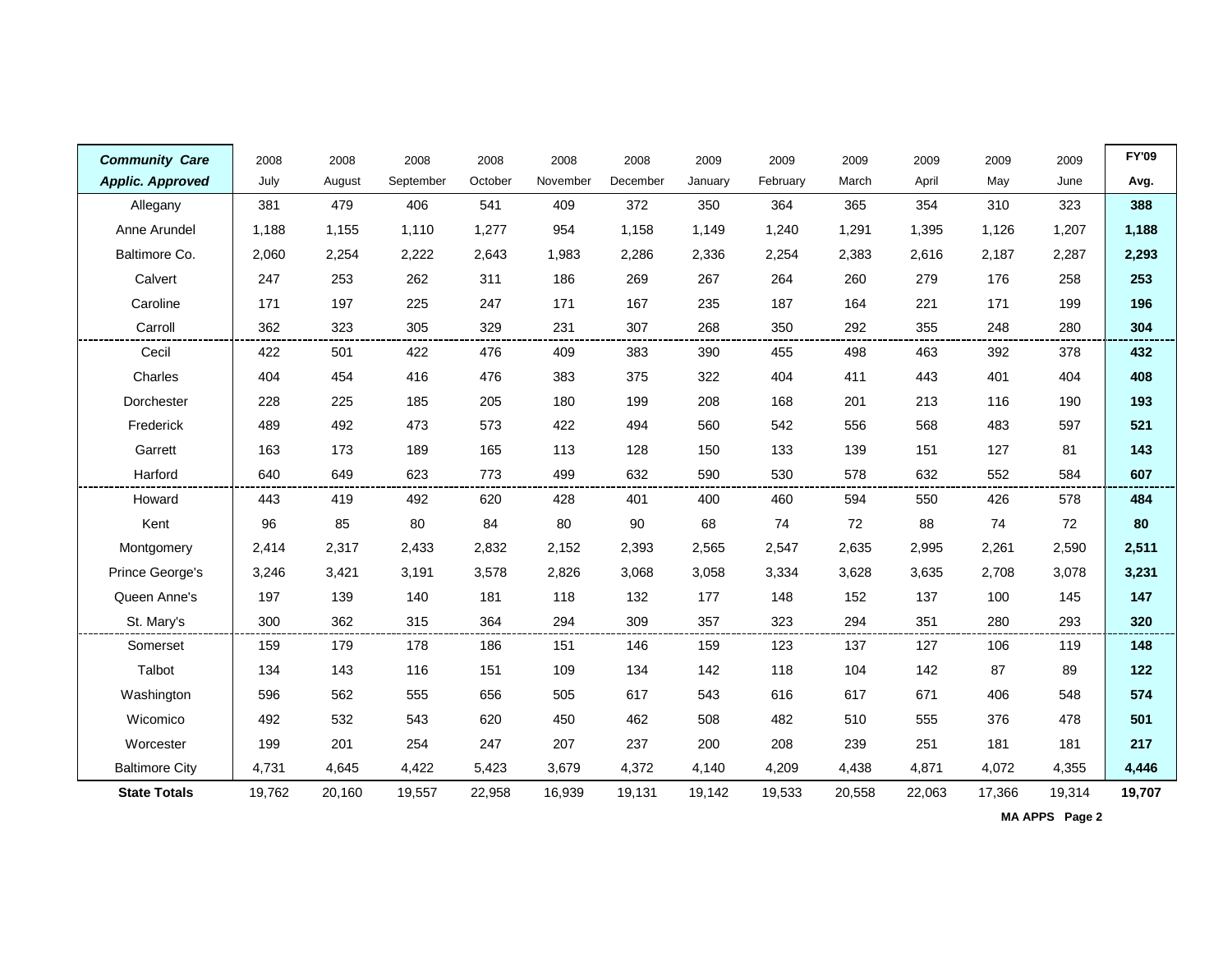| <b>Long Term Care</b>   | 2008           | 2008           | 2008           | 2008           | 2008           | 2008                      | 2009           | 2009           | 2009           | 2009           | 2009           | 2009           | <b>FY'09</b>   |
|-------------------------|----------------|----------------|----------------|----------------|----------------|---------------------------|----------------|----------------|----------------|----------------|----------------|----------------|----------------|
| <b>Applic. Received</b> | July           | August         | September      | October        | November       | December                  | January        | February       | March          | April          | May            | June           | Avg.           |
| Allegany                | 32             | 33             | 20             | 28             | 13             | 29                        | 12             | 21             | 32             | 28             | 13             | 18             | 23             |
| Anne Arundel            | 34             | 57             | 40             | 43             | 31             | 45                        | 33             | 37             | 39             | 33             | 42             | 35             | 39             |
| Baltimore Co.           | 94             | 92             | 77             | 69             | 68             | 68                        | 47             | 30             | 75             | 61             | 29             | 27             | 61             |
| Calvert                 | 12             | 12             | 10             | 16             | 13             | 8                         | 15             | 11             | 9              | $\overline{7}$ | 9              | 12             | 11             |
| Caroline                | 5              | 9              | 12             | 14             | 6              | $\ensuremath{\mathsf{3}}$ | $\overline{2}$ | $\overline{4}$ | 4              | $\overline{7}$ | $\overline{7}$ | $\overline{4}$ | $\bf 6$        |
| Carroll                 | 16             | 26             | 23             | 18             | 20             | 9                         | 20             | 19             | 16             | 27             | 19             | 13             | 19             |
| Cecil                   | 19             | 20             | 13             | 15             | 21             | 17                        | 15             | 14             | 15             | 13             | 11             | 9              | 15             |
| Charles                 | 10             | 10             | 8              | 11             | 15             | $\overline{7}$            | 3              | 8              | 4              | $\,6$          | $\,6\,$        | $\mathbf{3}$   | $\bf 8$        |
| Dorchester              | 10             | 12             | 6              | $\overline{c}$ | 4              | $\overline{7}$            | 8              | 11             | 10             | 6              | 5              | 11             | $\pmb{8}$      |
| Frederick               | 18             | 21             | 11             | 20             | 19             | 23                        | 10             | 15             | 22             | 28             | 16             | 21             | 19             |
| Garrett                 | 17             | 10             | 6              | 8              | 8              | 5                         | 8              | 11             | 12             | 14             | 10             | 6              | 10             |
| Harford                 | 29             | 37             | 33             | 34             | 19             | 23                        | 25             | 23             | 27             | 24             | 20             | 21             | 26             |
| Howard                  | 12             | 21             | 13             | 10             | 6              | $\mathbf{1}$              | $\mathbf 0$    | $\overline{2}$ | $\overline{7}$ | 21             | 5              | 12             | 9              |
| Kent                    | $\overline{c}$ | $\overline{7}$ | 4              | 8              | 6              | 4                         | 5              | -1             | 6              | 8              | 8              | $\sqrt{5}$     | $\sqrt{5}$     |
| Montgomery              | 97             | 92             | 91             | 83             | 95             | 58                        | 93             | 97             | 100            | 111            | 82             | 87             | 91             |
| Prince George's         | 103            | 60             | 83             | 97             | 81             | 74                        | 107            | 128            | 121            | 138            | 102            | 81             | 98             |
| Queen Anne's            | 3              | 3              | $\,6\,$        | 6              | 4              | 8                         | 10             | 6              | 4              | 13             | 8              | 13             | $\overline{7}$ |
| St. Mary's              | 22             | 18             | 22             | 8              | $\overline{c}$ | $\overline{4}$            | 6              | 3              | 3              | 2              | $\overline{c}$ | $\overline{2}$ | 8              |
| Somerset                | 9              | 6              | 9              | $\overline{7}$ | 8              | 12                        | 5              | 12             | 6              | 4              | 4              | 12             | 8              |
| Talbot                  | 8              | 11             | 9              | $\overline{7}$ | 1              | 3                         | 6              | 8              | 4              | 8              | $\overline{7}$ | 5              | 6              |
| Washington              | 38             | 24             | 25             | 32             | 38             | 26                        | 34             | 41             | 27             | 39             | 29             | 42             | 33             |
| Wicomico                | 21             | 23             | 16             | 17             | 13             | 19                        | 21             | 12             | 24             | 16             | 27             | 22             | 19             |
| Worcester               | 6              | 11             | $\overline{7}$ | 9              | 11             | 15                        | 14             | 13             | 21             | 5              | 10             | 12             | 11             |
| <b>Baltimore City</b>   | 150            | 179            | 169            | 174            | 171            | 134                       | 155            | 184            | 210            | 209            | 172            | 190            | 175            |
| <b>State Totals</b>     | 767            | 794            | 713            | 736            | 673            | 602                       | 654            | 711            | 798            | 828            | 643            | 663            | 715            |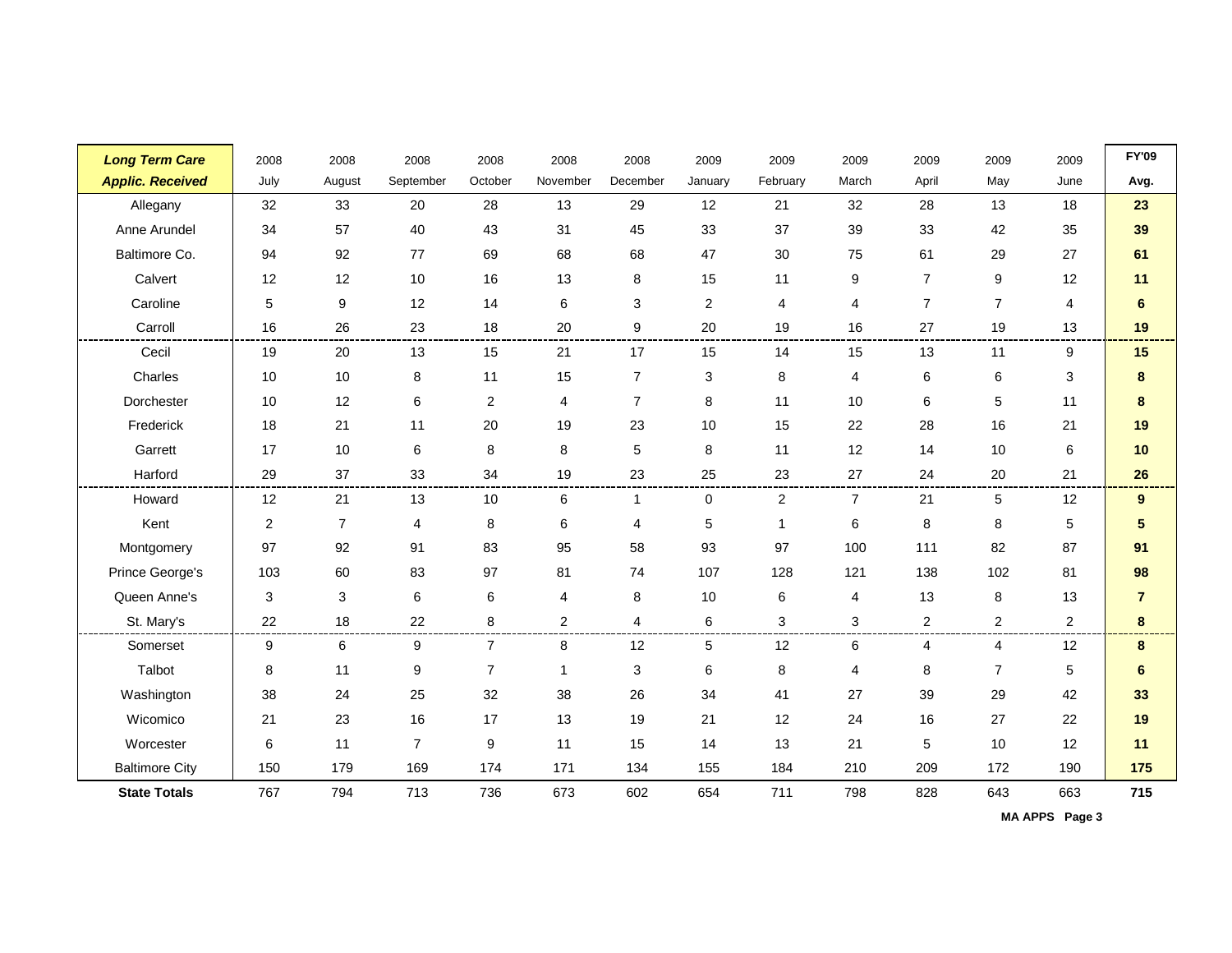| <b>Long Term Care</b>   | 2008           | 2008   | 2008      | 2008           | 2008           | 2008     | 2009    | 2009     | 2009                      | 2009             | 2009                    | 2009           | <b>FY'09</b>            |
|-------------------------|----------------|--------|-----------|----------------|----------------|----------|---------|----------|---------------------------|------------------|-------------------------|----------------|-------------------------|
| <b>Applic. Approved</b> | July           | August | September | October        | November       | December | January | February | March                     | April            | May                     | June           | Avg.                    |
| Allegany                | 22             | 22     | 43        | 28             | 16             | 22       | 16      | 22       | 20                        | 34               | 27                      | 12             | 24                      |
| Anne Arundel            | 24             | 51     | 49        | 31             | 21             | 33       | 40      | 42       | 75                        | 68               | 37                      | 41             | 43                      |
| Baltimore Co.           | 115            | 124    | 148       | 169            | 102            | 112      | 88      | 142      | 114                       | 120              | 96                      | 120            | 121                     |
| Calvert                 | 12             | 9      | 16        | 12             | 13             | 6        | 17      | 9        | 17                        | 15               | 13                      | 9              | 12                      |
| Caroline                | $\overline{7}$ | 5      | 14        | 6              | 3              | 5        | 5       | 6        | 10                        | $\boldsymbol{2}$ | 3                       | 3              | $\bf 6$                 |
| Carroll                 | 16             | 23     | 19        | 15             | 14             | 20       | 16      | 24       | 23                        | 20               | 38                      | 11             | 20                      |
| Cecil                   | 13             | 14     | 11        | 17             | 11             | 22       | 16      | 17       | 15                        | 9                | 14                      | 12             | 14                      |
| Charles                 | $\overline{7}$ | 8      | 8         | 14             | 12             | 15       | 5       | 24       | 11                        | 12               | 15                      | 6              | 11                      |
| Dorchester              | 6              | 10     | 17        | 12             | $\overline{7}$ | 5        | 3       | 6        | 12                        | 10               | 6                       | $\overline{c}$ | $\bf 8$                 |
| Frederick               | 41             | 36     | 32        | 32             | 21             | 24       | 27      | 19       | 21                        | 34               | 31                      | 17             | 28                      |
| Garrett                 | 4              | 6      | 9         | 6              | $\overline{7}$ | 3        | 8       | $10$     | $\overline{4}$            | 12               | $\overline{7}$          | 10             | $\overline{7}$          |
| Harford                 | 29             | 28     | 30        | 18             | 10             | 29       | 22      | 25       | 31                        | 21               | 38                      | 27             | 26                      |
| Howard                  | 10             | 16     | 16        | 22             | 8              | 26       | 9       | 14       | 5                         | 13               | 13                      | 51             | 17                      |
| Kent                    | 6              | 4      | 5         | 6              | 4              | 3        | 1       | 6        | $\ensuremath{\mathsf{3}}$ | $\boldsymbol{9}$ | $\overline{\mathbf{4}}$ | $\overline{c}$ | $\overline{\mathbf{4}}$ |
| Montgomery              | 82             | 120    | 86        | 87             | 77             | 74       | 72      | 77       | 88                        | 105              | 111                     | 79             | 88                      |
| Prince George's         | 86             | 122    | 89        | 94             | 65             | 83       | 109     | 77       | 84                        | 135              | 104                     | 100            | 96                      |
| Queen Anne's            | $\Omega$       | 4      | 5         | $\overline{c}$ | 5              | 9        | 5       | 4        | $\mathbf{3}$              | $\overline{2}$   | 13                      | 5              | $\overline{\mathbf{5}}$ |
| St. Mary's              | 15             | 22     | 28        | 6              | 4              | 10       | 13      | $10$     | 19                        | 14               | 8                       | 15             | 14                      |
| Somerset                | $\overline{7}$ | 8      | 4         | 5              | 11             | 12       | 8       | 6        | 9                         | 11               | $\overline{2}$          | $\overline{2}$ | $\overline{7}$          |
| Talbot                  | 4              | 4      | 4         | 8              | $\mathbf{1}$   | 10       | 1       | 5        | 4                         | 6                | 6                       | 8              | $\sqrt{5}$              |
| Washington              | 27             | 29     | 29        | 26             | 25             | 38       | 39      | 30       | 32                        | 33               | 33                      | 27             | 31                      |
| Wicomico                | 23             | 18     | 22        | 22             | 20             | 27       | 31      | 23       | 14                        | 25               | 34                      | 16             | 23                      |
| Worcester               | 11             | 14     | 11        | 11             | 6              | 17       | 8       | 12       | 12                        | 21               | 21                      | 17             | 13                      |
| <b>Baltimore City</b>   | 210            | 233    | 211       | 214            | 188            | 249      | 187     | 264      | 249                       | 273              | 189                     | 218            | 224                     |
| <b>State Totals</b>     | 777            | 930    | 906       | 863            | 651            | 854      | 746     | 874      | 875                       | 1,004            | 863                     | 810            | 846                     |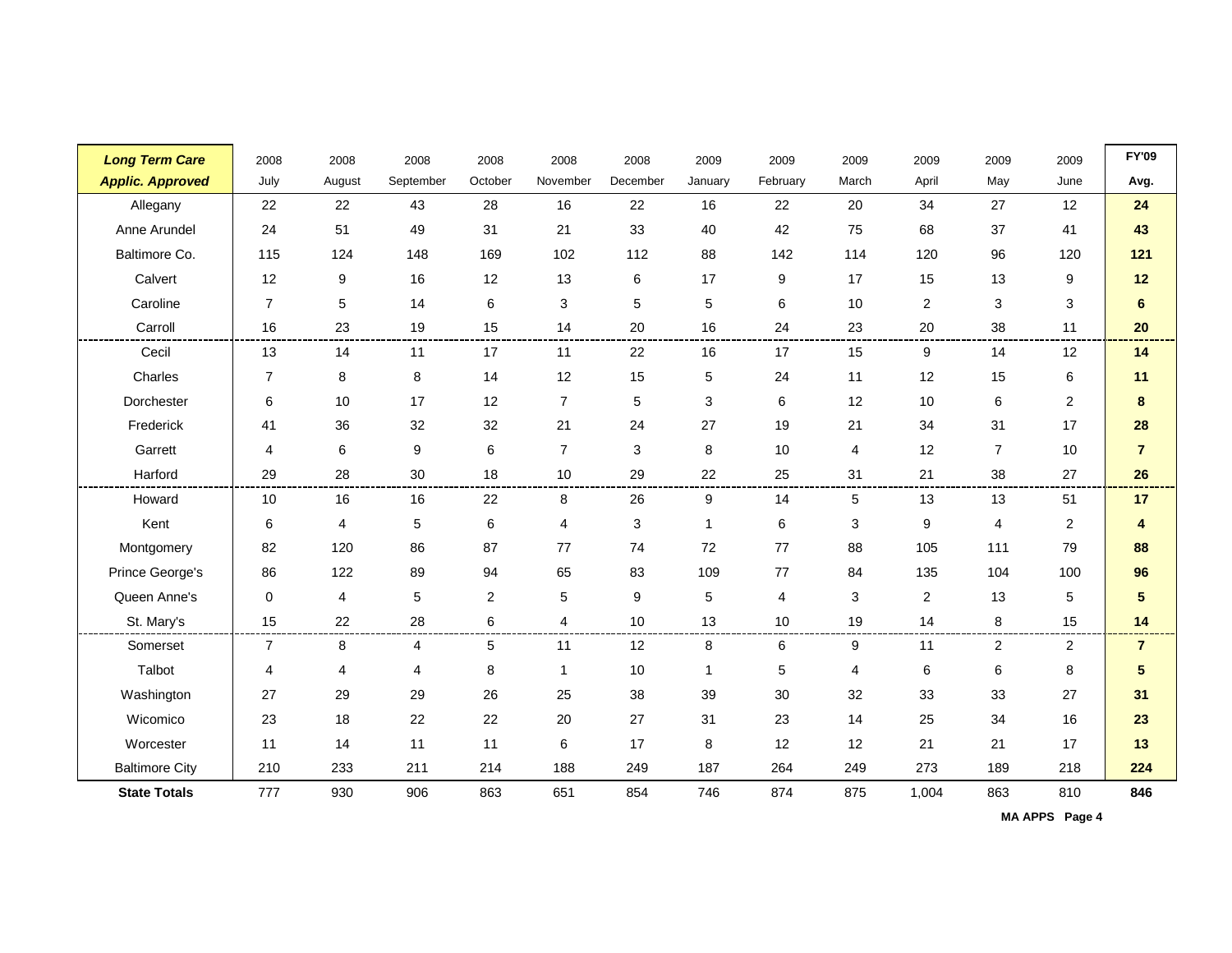#### **Medical Assistance : Cases Under Care**

| <b>Community</b>      | 2008    | 2008    | 2008      | 2008    | 2008     | 2008     | 2009    | 2009     | 2009    | 2009    | 2009    | 2009    | <b>FY'09</b> |
|-----------------------|---------|---------|-----------|---------|----------|----------|---------|----------|---------|---------|---------|---------|--------------|
| Care                  | July    | August  | September | October | November | December | January | February | March   | April   | May     | June    | Avg.         |
| Allegany              | 5,224   | 5,077   | 5,089     | 4,715   | 4,781    | 4,492    | 4,440   | 4,593    | 4,419   | 4,557   | 4,435   | 4,585   | 4,701        |
| Anne Arundel          | 16,120  | 16.002  | 16,544    | 15,840  | 16,266   | 15,577   | 15,575  | 16,167   | 15,579  | 16,370  | 15,677  | 16,310  | 16,002       |
| Baltimore Co.         | 32,159  | 32,312  | 33,593    | 32,107  | 32,324   | 30,769   | 31,124  | 32,692   | 31,558  | 33,192  | 32,102  | 33,354  | 32,274       |
| Calvert               | 3,242   | 3,250   | 3,394     | 3,290   | 3,341    | 3,242    | 3,250   | 3,383    | 3,267   | 3,357   | 3,224   | 3,352   | 3,299        |
| Caroline              | 2,911   | 2,859   | 2,947     | 2,787   | 2,898    | 2,715    | 2,699   | 2,824    | 2,620   | 2,745   | 2,650   | 2,764   | 2,785        |
| Carroll               | 4,177   | 4,171   | 4,319     | 4,062   | 4,141    | 4,011    | 4,008   | 4,202    | 4,028   | 4,225   | 4,035   | 4,175   | 4,130        |
| Cecil                 | 5,636   | 5,531   | 5,655     | 5,347   | 5,441    | 5,125    | 5,103   | 5,296    | 5,123   | 5,276   | 5,096   | 5,221   | 5,321        |
| Charles               | 5,842   | 5,768   | 5,909     | 5,619   | 5,792    | 5,466    | 5,375   | 5,579    | 5,377   | 5,691   | 5,483   | 5,754   | 5,638        |
| Dorchester            | 2,920   | 2,884   | 2,941     | 2,851   | 2,926    | 2,826    | 2,853   | 2,921    | 2,879   | 3,036   | 2,904   | 3,048   | 2,916        |
| Frederick             | 7,667   | 7,646   | 7,829     | 7,545   | 7,772    | 7,491    | 7,562   | 7,867    | 7,614   | 7,915   | 7,694   | 7,993   | 7,716        |
| Garrett               | 2,268   | 2,162   | 2,150     | 2,042   | 2,067    | 1,971    | 1,955   | 2,044    | 1,961   | 2,014   | 1,949   | 1,971   | 2,046        |
| Harford               | 8,812   | 8,551   | 8,800     | 8,406   | 8,576    | 8,273    | 8,189   | 8,513    | 8,223   | 8,564   | 8,310   | 8,629   | 8,487        |
| Howard                | 6,701   | 6,665   | 6,994     | 6.791   | 6,998    | 6,672    | 6,716   | 6,985    | 6,878   | 7,170   | 6,875   | 7,289   | 6,895        |
| Kent                  | 1,239   | 1,224   | 1,245     | 1,163   | 1,190    | 1,138    | 1,130   | 1,128    | 1,109   | 1,134   | 1,108   | 1,147   | 1,163        |
| Montgomery            | 34,151  | 34,269  | 35,543    | 34,829  | 35,933   | 35,020   | 35,375  | 36,897   | 36,282  | 38,159  | 37,079  | 38,606  | 36,012       |
| Prince George's       | 42,336  | 42,447  | 44,413    | 43,165  | 44,767   | 42,650   | 42,772  | 44,845   | 43,697  | 46,111  | 44,186  | 46,070  | 43,955       |
| Queen Anne's          | 1,845   | 1,836   | 1,900     | 1,769   | 1,810    | 1,709    | 1,709   | 1,757    | 1,684   | 1,750   | 1,683   | 1,777   | 1,769        |
| St. Mary's            | 4,585   | 4,581   | 4,832     | 4,672   | 4,803    | 4,571    | 4,559   | 4,746    | 4,503   | 4,744   | 4,595   | 4,756   | 4,662        |
| Somerset              | 2,214   | 2,220   | 2,224     | 2,079   | 2,108    | 1,986    | 1,956   | 1,969    | 1,884   | 1,953   | 1,890   | 1,926   | 2,034        |
| Talbot                | 1,848   | 1,828   | 1,873     | 1,762   | 1,793    | 1,736    | 1,780   | 1,842    | 1,795   | 1,870   | 1,814   | 1,849   | 1,816        |
| Washington            | 8,722   | 8,605   | 8,783     | 8,370   | 8,534    | 8,039    | 7,924   | 8,251    | 7,995   | 8,364   | 7,958   | 8,300   | 8,320        |
| Wicomico              | 8,005   | 7,859   | 8,127     | 7,662   | 7,898    | 7,519    | 7,473   | 7,715    | 7,308   | 7,643   | 7,263   | 7,497   | 7,664        |
| Worcester             | 3,037   | 3,041   | 3,180     | 3,064   | 3,177    | 3,133    | 3,084   | 3,140    | 2,979   | 3,039   | 2,900   | 2,975   | 3,062        |
| <b>Baltimore City</b> | 65,946  | 65,495  | 67,572    | 65,762  | 67,642   | 64,836   | 64,346  | 65,637   | 63,846  | 65,877  | 63,951  | 66,007  | 65,576       |
| <b>State Totals</b>   | 277,607 | 276,283 | 285,856   | 275,699 | 282,978  | 270,967  | 270,957 | 280,993  | 272,608 | 284,756 | 274,861 | 285,355 | 278,243      |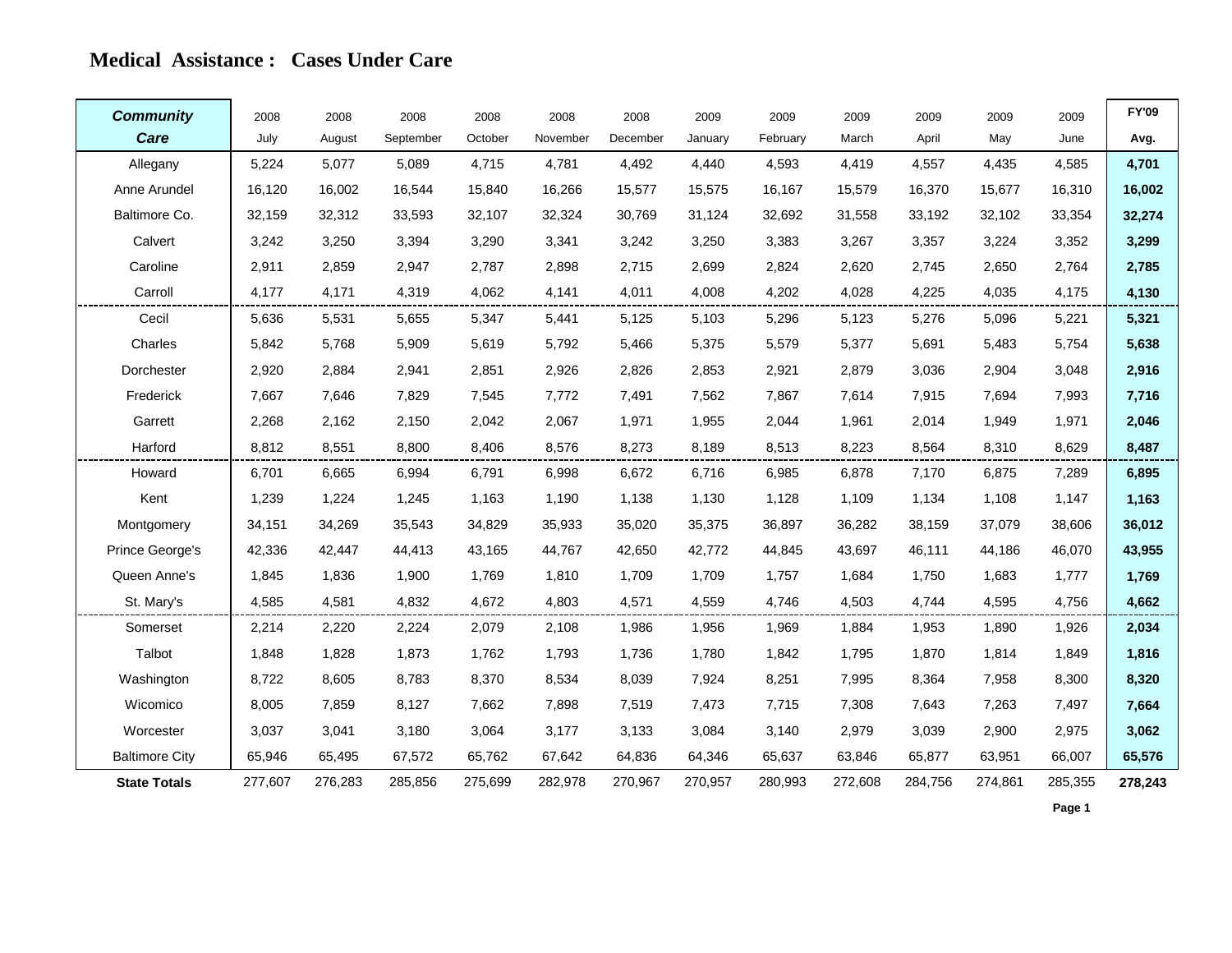| <b>Long Term</b>      | 2008   | 2008   | 2008      | 2008    | 2008     | 2008     | 2009    | 2009     | 2009   | 2009   | 2009   | 2009   | <b>FY'09</b> |
|-----------------------|--------|--------|-----------|---------|----------|----------|---------|----------|--------|--------|--------|--------|--------------|
| <b>Care</b>           | July   | August | September | October | November | December | January | February | March  | April  | May    | June   | Avg.         |
| Allegany              | 732    | 730    | 748       | 749     | 737      | 735      | 735     | 729      | 704    | 706    | 698    | 693    | 725          |
| Anne Arundel          | 839    | 833    | 841       | 798     | 800      | 783      | 785     | 776      | 799    | 824    | 831    | 848    | 813          |
| Baltimore Co.         | 2,224  | 2,230  | 2,310     | 2,320   | 2,284    | 2,239    | 2,180   | 2,200    | 2,146  | 2,157  | 2,045  | 2,087  | 2,202        |
| Calvert               | 167    | 172    | 181       | 180     | 185      | 167      | 176     | 177      | 183    | 189    | 181    | 185    | 179          |
| Caroline              | 128    | 130    | 142       | 141     | 140      | 140      | 140     | 139      | 138    | 136    | 142    | 143    | 138          |
| Carroll               | 384    | 391    | 401       | 393     | 395      | 382      | 388     | 398      | 386    | 386    | 390    | 386    | 390          |
| Cecil                 | 247    | 252    | 260       | 257     | 248      | 252      | 254     | 265      | 257    | 257    | 251    | 251    | 254          |
| Charles               | 265    | 267    | 267       | 273     | 283      | 281      | 264     | 283      | 268    | 270    | 284    | 283    | 274          |
| Dorchester            | 154    | 163    | 175       | 175     | 173      | 162      | 161     | 160      | 163    | 166    | 172    | 170    | 166          |
| Frederick             | 537    | 538    | 549       | 551     | 556      | 543      | 535     | 530      | 511    | 536    | 526    | 533    | 537          |
| Garrett               | 242    | 242    | 244       | 238     | 239      | 229      | 230     | 233      | 230    | 235    | 232    | 231    | 235          |
| Harford               | 487    | 494    | 504       | 499     | 492      | 491      | 483     | 480      | 480    | 482    | 472    | 483    | 487          |
| Howard                | 298    | 304    | 310       | 308     | 309      | 313      | 313     | 316      | 284    | 285    | 281    | 297    | 302          |
| Kent                  | 88     | 91     | 93        | 94      | 96       | 93       | 89      | 92       | 92     | 95     | 90     | 90     | 92           |
| Montgomery            | 1,976  | 2,021  | 2,041     | 2,008   | 2,054    | 2,050    | 2,027   | 2,067    | 2,049  | 2,064  | 2,043  | 2,056  | 2,038        |
| Prince George's       | 1,928  | 1,944  | 1,978     | 1,973   | 1,987    | 1,957    | 1,982   | 2,027    | 1,935  | 2,005  | 1,961  | 1,996  | 1,973        |
| Queen Anne's          | 89     | 89     | 92        | 85      | 87       | 86       | 84      | 88       | 83     | 82     | 78     | 82     | 85           |
| St. Mary's            | 333    | 329    | 344       | 322     | 324      | 323      | 307     | 291      | 287    | 287    | 295    | 309    | 313          |
| Somerset              | 149    | 151    | 150       | 146     | 155      | 153      | 157     | 158      | 161    | 166    | 161    | 161    | 156          |
| Talbot                | 125    | 125    | 122       | 126     | 121      | 118      | 114     | 113      | 112    | 116    | 113    | 115    | 118          |
| Washington            | 639    | 638    | 661       | 629     | 642      | 625      | 645     | 647      | 634    | 653    | 649    | 662    | 644          |
| Wicomico              | 487    | 484    | 496       | 499     | 507      | 498      | 508     | 503      | 473    | 473    | 485    | 479    | 491          |
| Worcester             | 189    | 190    | 193       | 188     | 190      | 194      | 186     | 186      | 185    | 198    | 194    | 207    | 192          |
| <b>Baltimore City</b> | 3,563  | 3,584  | 3,997     | 3,958   | 4,012    | 3,952    | 3,900   | 4,013    | 3,873  | 3,953  | 3,837  | 3,900  | 3,879        |
| <b>State Totals</b>   | 16,270 | 16,392 | 17,099    | 16,910  | 17,016   | 16,766   | 16,643  | 16,871   | 16,433 | 16,721 | 16,411 | 16,647 | 16,682       |